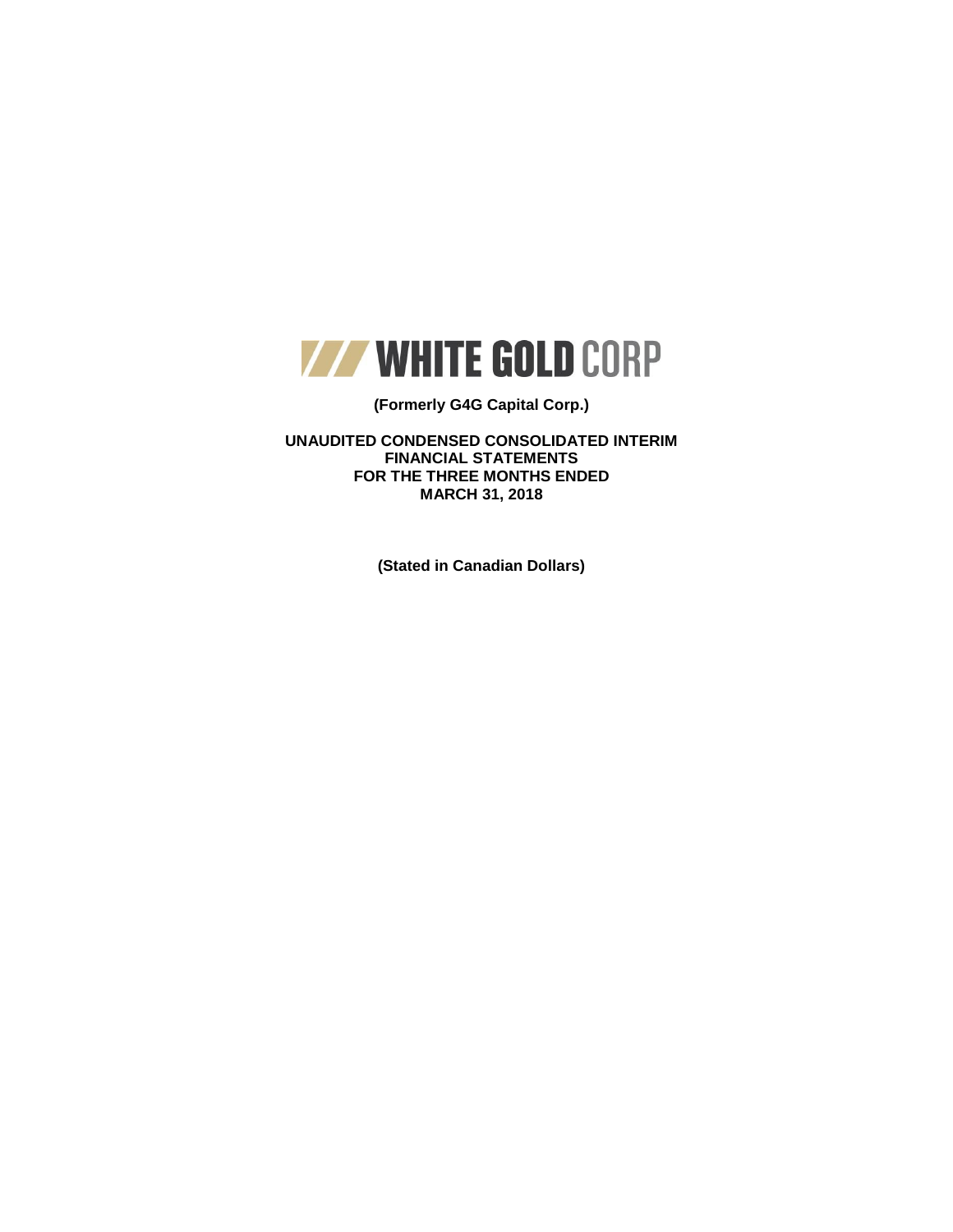## NOTICE OF NO AUDITOR REVIEW OF

### UNAUDITED CONDENSED CONSOLIDATED INTERIM FINANCIAL STATEMENTS

Under National Instrument 51-102, Part 4, subsection 4.3(3) (a), if an auditor has not performed a review of the unaudited condensed interim financial statements, they must be accompanied by a notice indicating that the financial statements have not been reviewed by an auditor.

The accompanying unaudited condensed consolidated interim financial statements of the Company have been prepared by and are the responsibility of the Company's management.

The Company's independent auditor has not performed a review of these unaudited condensed consolidated financial statements in accordance with standards established by the CPA Canada for a review of interim consolidated financial statements by an entity's auditor.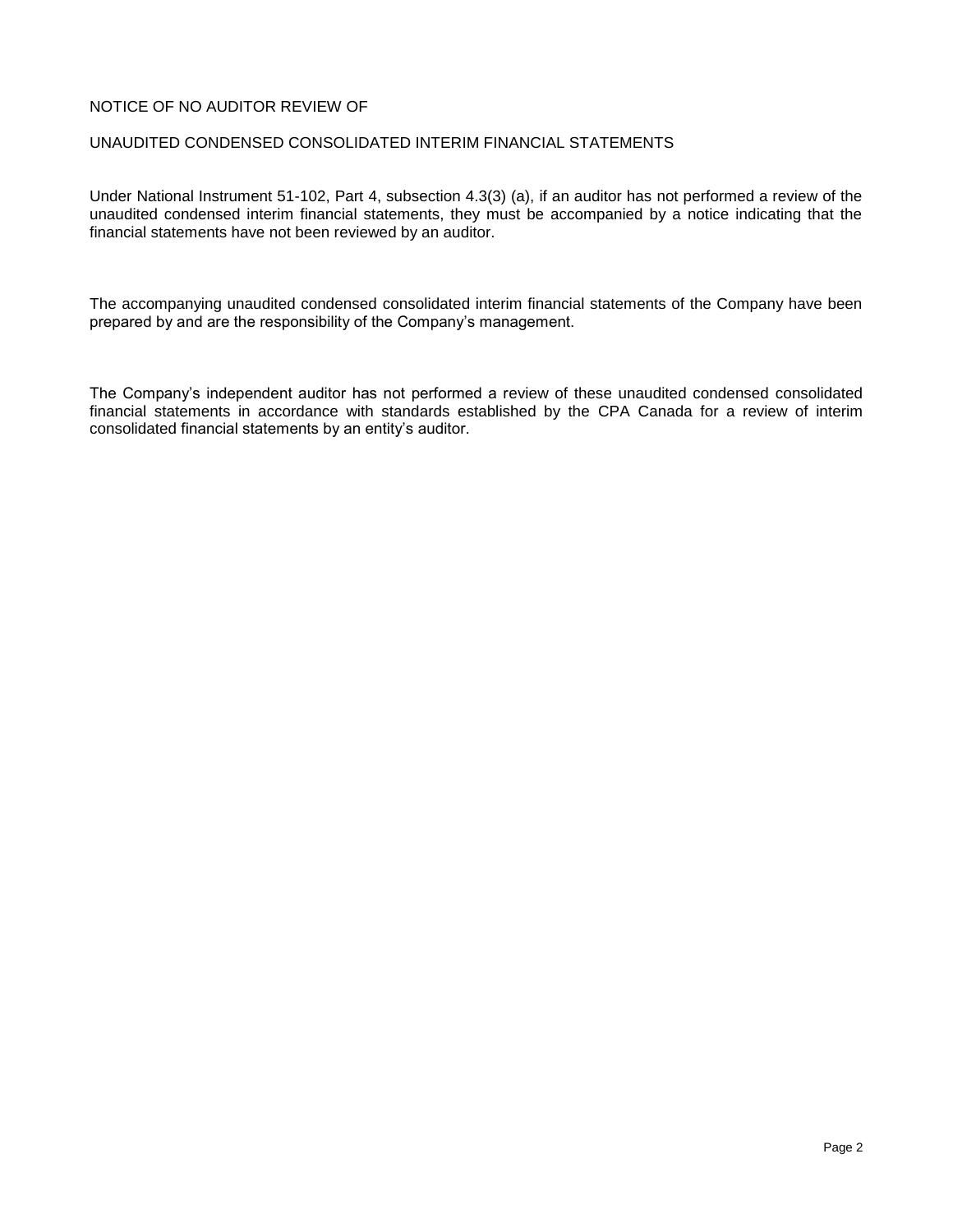# **White Gold Corp. (Formerly G4G Capital Corp.) Statements of Financial Position As at March 31, 2018**

(Stated in Canadian Dollars)

| 2017             | 2018           |                                                 |
|------------------|----------------|-------------------------------------------------|
| December 31      | March 31       |                                                 |
|                  |                | <b>Assets</b><br><b>Current assets</b>          |
|                  |                | Cash & cash equivalents                         |
| \$<br>11,457,964 | 10,161,857     | \$<br>Amounts receivable                        |
| 855,684          | 981,928        |                                                 |
| 12,313,648       | 11,143,785     |                                                 |
| 20,122           | 20,122         | Property bonds [Note 5]                         |
| 62,272           | 62,272         | Property, plant & equipment [Note 5]            |
| 77,689,056       | 77,848,845     | Exploration and evaluation assets [Note 5]      |
| 77,771,450       | 77,931,239     |                                                 |
| \$<br>90,085,098 | 89,075,024     | \$                                              |
|                  |                | <b>Liabilities</b>                              |
|                  |                | <b>Current liabilities</b>                      |
| \$<br>193,593    | 227,049        | \$<br>Accounts payable                          |
| 29,205           | 25,000         | <b>Accrued liabilities</b>                      |
| 2,239,950        | 1,451,649      | Due to related parties [Note 6]                 |
| 314,997          | 253,480        | Flow-through share premium liability [Note 7]   |
| 2,777,745        | 1,957,178      |                                                 |
|                  |                | Non-Current liabilities                         |
| 6,588,016        | 6,625,585      | Contingent liability & advance royalty [Note 8] |
| 2,216,000        | 2,216,000      | Future income tax liability [Note 13]           |
| 11,581,761       | 10,798,763     |                                                 |
|                  |                | Shareholders' equity                            |
| 88,879,183       | 88,938,718     | Share capital [Note 7]                          |
| 4,227,295        | 4,281,590      | Contributed surplus                             |
| (14,603,141)     | (14, 944, 047) | Accumulated deficit                             |
| 78,503,337       | 78,276,261     |                                                 |
| \$<br>90,085,098 | 89,075,024     | \$<br><b>Total Liability and Equity</b>         |

Contingency [Note 12]

Approved on behalf of the Board:

(Signed) *"Maruf Raza" (Signed)* "David D'Onofrio"

Maruf Raza, Director David D'Onofrio, Director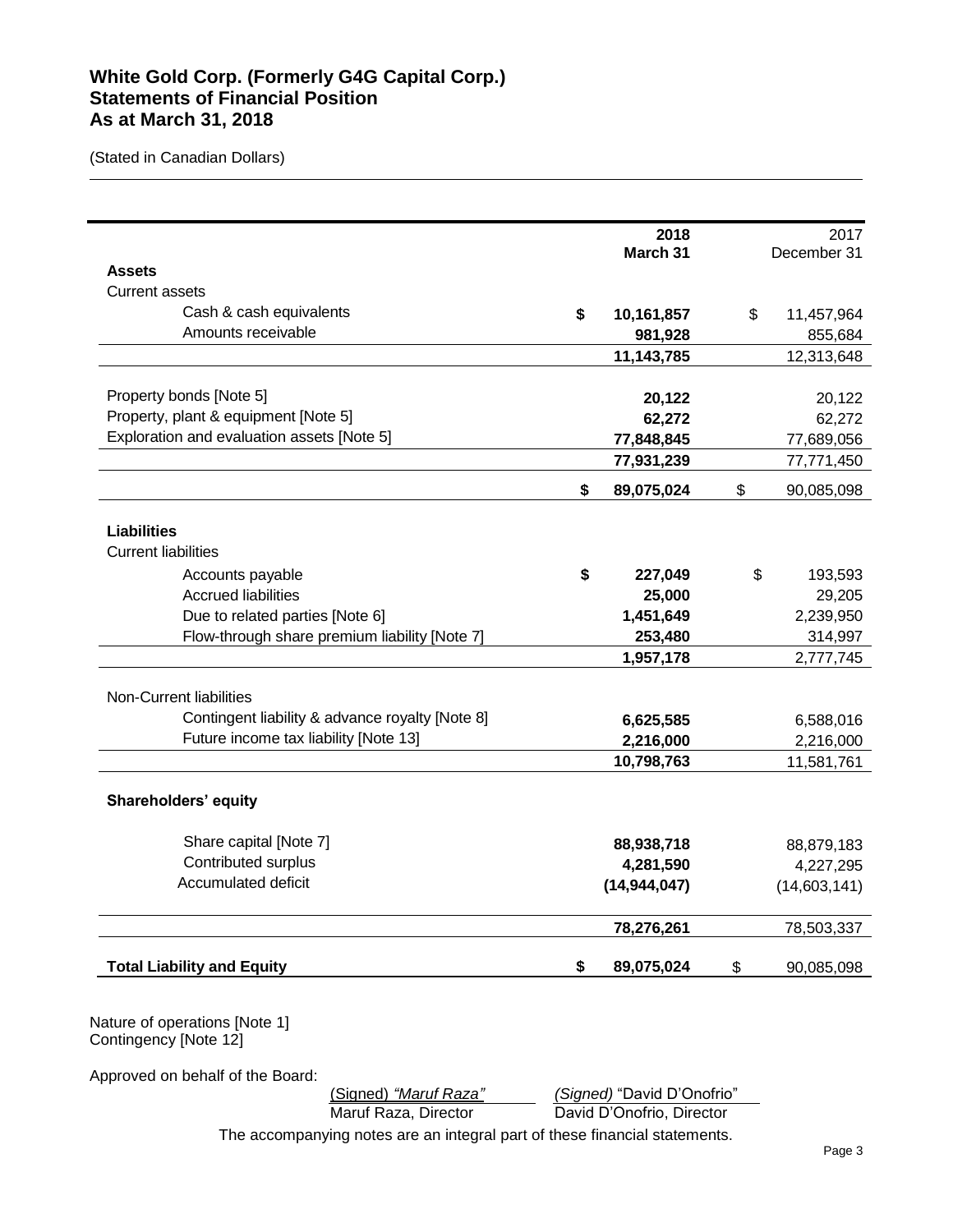# **White Gold Corp. (Formerly G4G Capital Corp.) Statements of Operations and Comprehensive Loss For the three months ended March 31, 2018 and 2017**

|                                                                | March 31, 2018 |            | March 31, 2017  |
|----------------------------------------------------------------|----------------|------------|-----------------|
| <b>Expenses</b>                                                |                |            |                 |
| Interest and bank charges                                      | \$             | 420        | \$<br>128       |
| Advance royalty accretion expense                              |                | 25,000     |                 |
| Consulting fees [Note 6]                                       |                | 60,750     | 30,000          |
| Wages and management fees [Note 6]                             |                | 97,218     | 36,000          |
| Office and administration [Note 6]                             |                | 83,229     | 89,631          |
| Insurance                                                      |                | 18,360     | 20,730          |
| Travel expenses                                                |                | 5,177      | 3,198           |
| Conferences and events                                         |                | 37,058     | 38,427          |
| Professional fees                                              |                | 9,707      | 10,279          |
| Stock based compensation [Note 7]                              |                | 66,581     | 65,849          |
| Transfer agent, regulatory                                     |                | 26,587     | 56,879          |
| (Loss) before undernoted items                                 |                | (430,087)  | (351,121)       |
|                                                                |                |            |                 |
| Interest income                                                |                | 27,664     |                 |
| Other Income (flow through premium)                            |                | 61,517     | 38,085          |
| Net income (loss) and comprehensive income (loss) for the year | \$             | (340, 906) | \$<br>(313,036) |
|                                                                |                |            |                 |
| Basic and diluted earnings (loss) per share                    | \$             | 0.00       | \$<br>0.00      |
| Weighted average shares outstanding                            |                | 88,434,361 | 61,343,246      |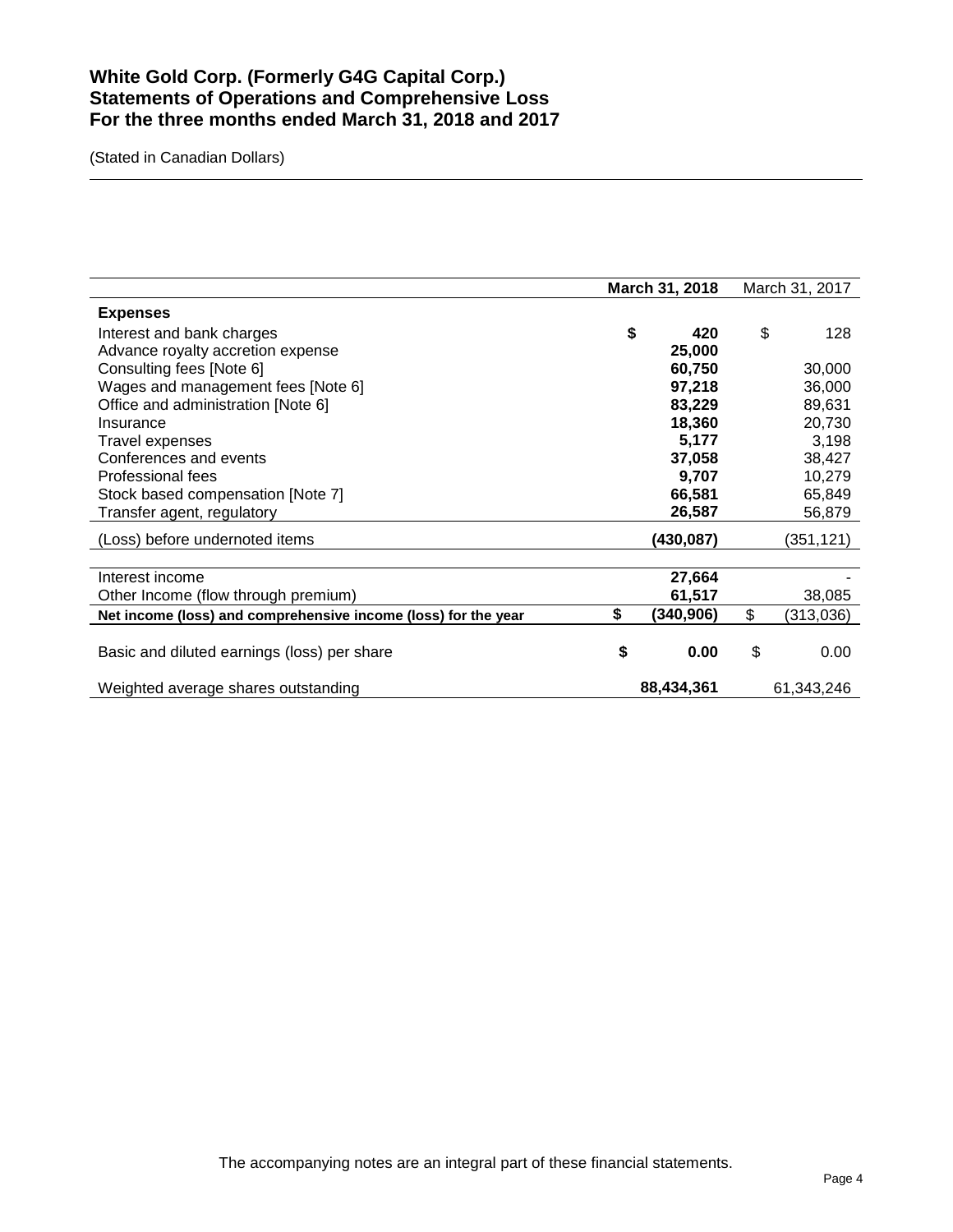# **White Gold Corp. (Formerly G4G Capital Corp.) Statements of Shareholders' Equity For the three months ended March 31, 2018 and 2017**

|                                        |            |               | Contributed |                |                     |
|----------------------------------------|------------|---------------|-------------|----------------|---------------------|
|                                        | Number of  | Amount        | Surplus     | Deficit        | <b>Total Equity</b> |
|                                        | shares     | \$            | S           | \$             | S                   |
| <b>Balance at January 1, 2018</b>      | 88,390,611 | 88,879,183    | 4,227,295   | (14,603,141)   | 78,503,337          |
| Shares issued (warrants exercised)     | 131,250    | 59,535        | (12, 285)   |                | 47,250              |
| Stock based compensation               |            |               | 66,580      |                | 66,580              |
| Net loss for the period                |            |               |             | (340, 906)     | (340, 906)          |
| Balance at March 31, 2018              | 88,521,861 | 88,938,718    | 4,281,590   | (14, 944, 047) | 78,276,261          |
|                                        |            |               |             |                |                     |
|                                        |            |               |             |                |                     |
| Balance at January 1, 2017             | 60,725,986 | 35,492,169    | 3,653,148   | (11, 373, 298) | 27,772,019          |
|                                        |            |               |             |                |                     |
| Private placements                     | 5,555,500  | 9,999,900     |             |                | 9,999,900           |
| Fair value of agent warrants           |            |               | 325,506     |                | 325,506             |
| Share issuance costs                   |            | (952, 500)    |             |                | (952, 500)          |
| Flow-through share premium liabilities |            | (1, 166, 655) |             |                | (1, 166, 655)       |
| Stock based compensation               |            |               | 65,849      |                | 65,849              |
| Net loss for the period                |            |               |             | (313,036)      | (313,036)           |
| Balance at March 31, 2017              | 66,281,486 | 43,372,914    | 4,044,503   | (11,686,334)   | 35,731,083          |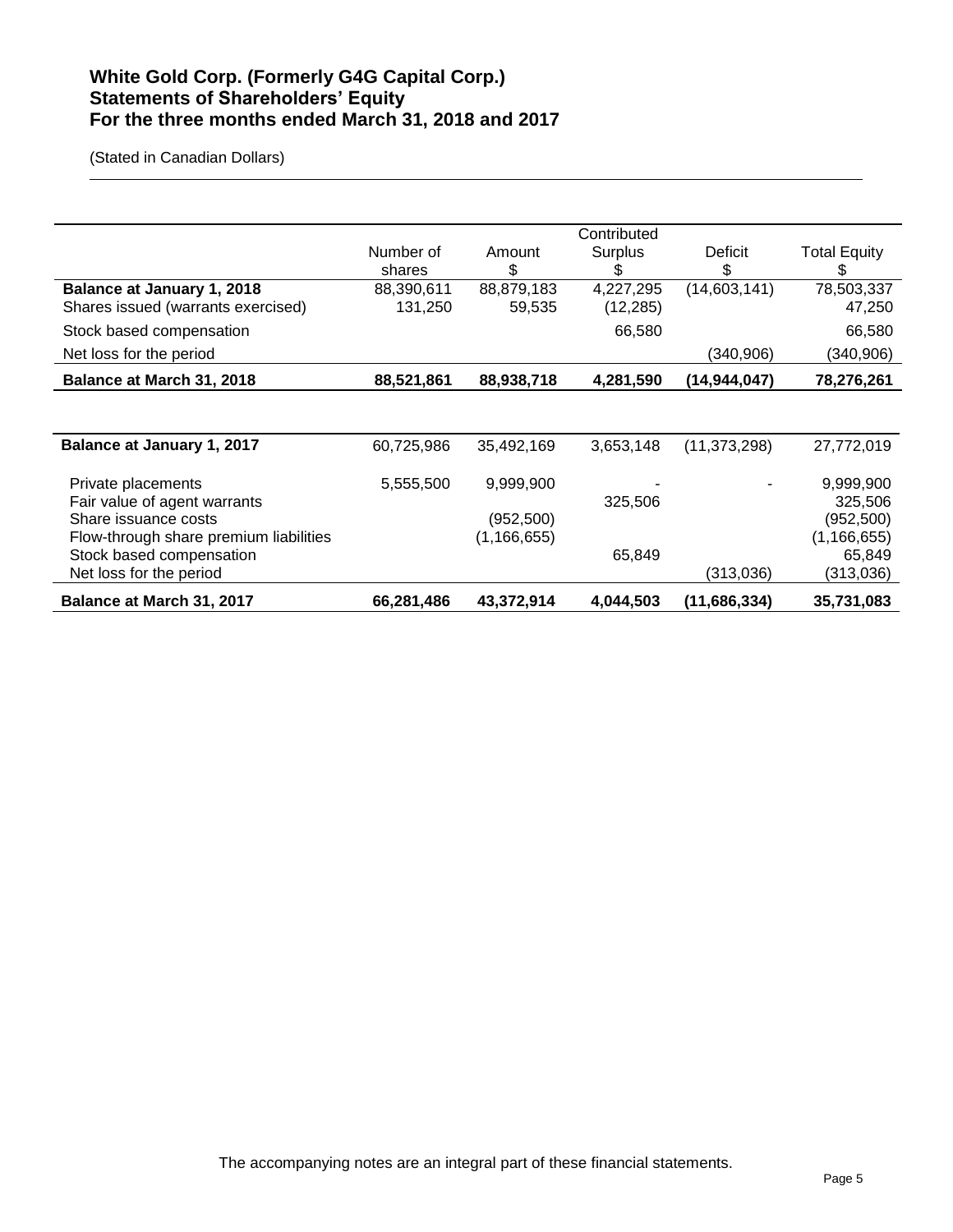# **White Gold Corp. (Formerly G4G Capital Corp.) Statements of Cash Flows For the three months ended March 31, 2018 and 2017**

|                                                                                                                                  | <b>Three Months Ended</b><br>March 31, 2018 | <b>Three Months Ended</b><br>March 31, 2017 |
|----------------------------------------------------------------------------------------------------------------------------------|---------------------------------------------|---------------------------------------------|
| <b>Operating activities</b>                                                                                                      |                                             |                                             |
| Net loss for the year                                                                                                            | (340, 906)                                  | (313,036)                                   |
| Items not involving cash<br>Stock based compensation<br>Advance royalty accretion expense<br>Other Income (flow through premium) | 66,581<br>25,000<br>(61, 517)               | 65,849                                      |
|                                                                                                                                  | (310, 842)                                  | (247, 187)                                  |
| Change in non-cash components of working capital                                                                                 |                                             |                                             |
| Amounts receivables                                                                                                              | (151, 430)                                  | (19,086)                                    |
| Accounts payable and accrued liabilities                                                                                         | 29,436                                      | (479, 447)                                  |
| Due to related parties                                                                                                           | (750, 732)                                  |                                             |
| Cash used in operating activities                                                                                                | (872, 726)                                  | (745, 720)                                  |
| Financing activities<br>Net proceed from exercise of warrants<br>Net proceeds from private placement                             | 47,250                                      | 325,507<br>9,372,906                        |
| Cash provided by financing activities                                                                                            | 47,250                                      | 9,372,906                                   |
| Investing activities<br>Property bonds<br>Exploration and evaluation assets                                                      | (159, 789)                                  | (141, 268)                                  |
| Cash used in investing activities                                                                                                | (159, 789)                                  | (141, 268)                                  |
| Increase (decrease) in cash and cash equivalents<br>Cash and cash equivalents-beginning of the year                              | (1, 296, 107)<br>11,457,964                 | 8,485,918<br>16,703,410                     |
| Cash and cash equivalents-end of the year                                                                                        | 10,161,857                                  | 25,189,328                                  |
| Interest paid<br>Income tax paid                                                                                                 |                                             |                                             |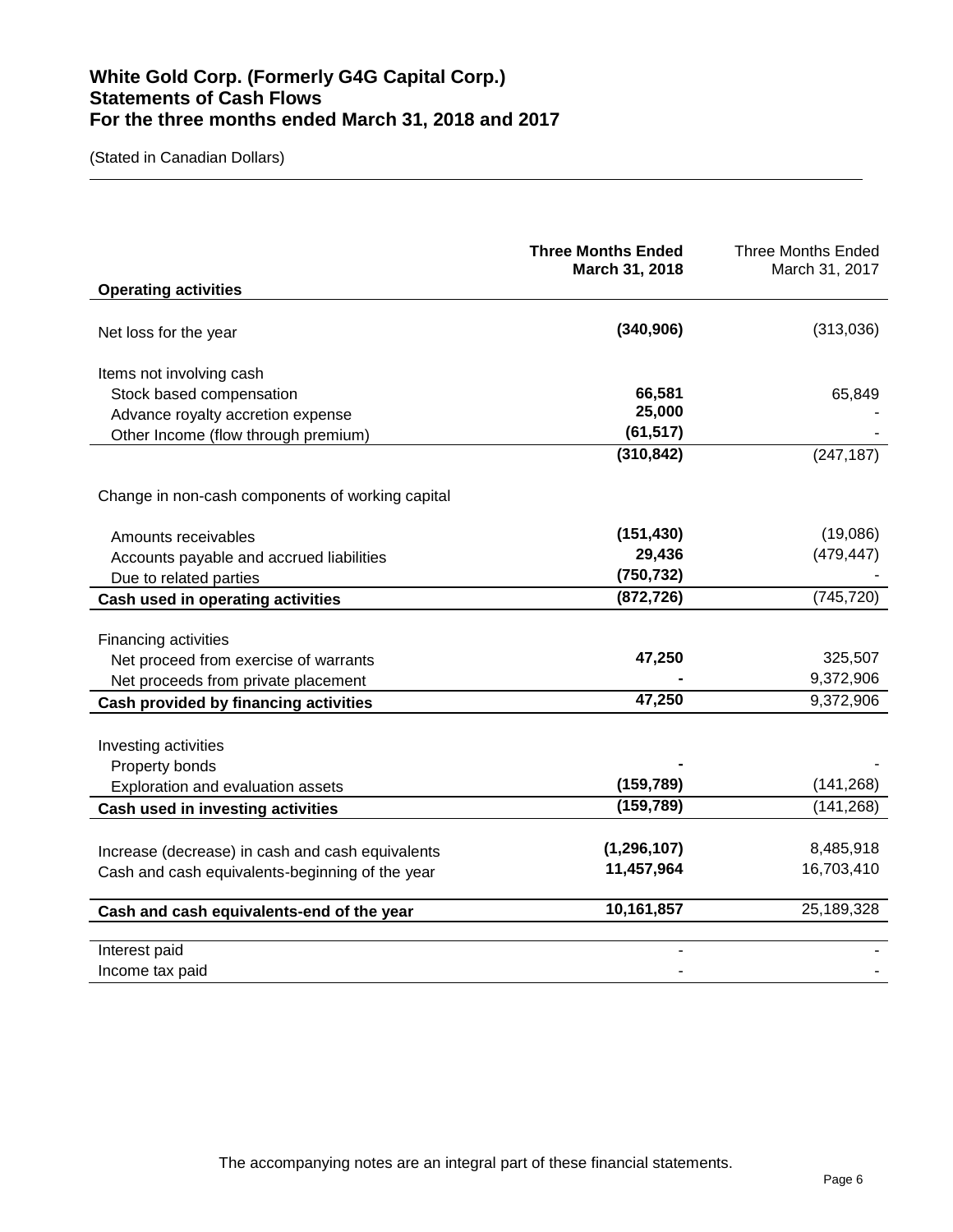(Stated in Canadian Dollars)

## **1. Nature of operations**

The Company was incorporated on March 26, 1987 under the provisions of the Company Act of British Columbia and was transitioned to the Business Corporations Act (British Columbia) on September 30, 2005. The Company changed its name to "G4G Capital Corp." on January 23, 2015 and the common shares (the "Common Shares") were traded on the TSX Venture Exchange (the "TSXV") under its symbol "GGC". The Company is classified as a 'Junior Natural Resource-Mining' company.

The Company then changed its name to "White Gold Corp." on December 19, 2016 and in connection with its rebranding, the Company registered to continue its corporate existence in the Province of Ontario. The Company's head office is located at 82 Richmond Street East, Toronto, Ontario, Canada and the common shares of the Company (the "Common Shares") are listed on the TSX Venture Exchange (the "TSXV") under the symbol "WGO".

White Gold Corp. is in the business of acquiring and exploring mineral properties. As of December 31 30, 2017, the Company owned several properties in the Yukon's White Gold District in Canada (the "White Gold District"). The properties range from grass roots to more advanced exploration projects and the Company is continuing with exploration activities on its properties.

There has been no determination whether properties held contain mineral resources or mineral reserves that are economically recoverable. The recoverability of valuations assigned to mineral properties is dependent upon the discovery of economically recoverable mineral resources and mineral reserves, confirmation of the Company's interest in the properties, the ability to obtain the necessary financing to complete development, and future profitable production or proceeds from disposition.

The unaudited condensed interim consolidated financial statements were approved by the Board of Directors on May 30, 2018.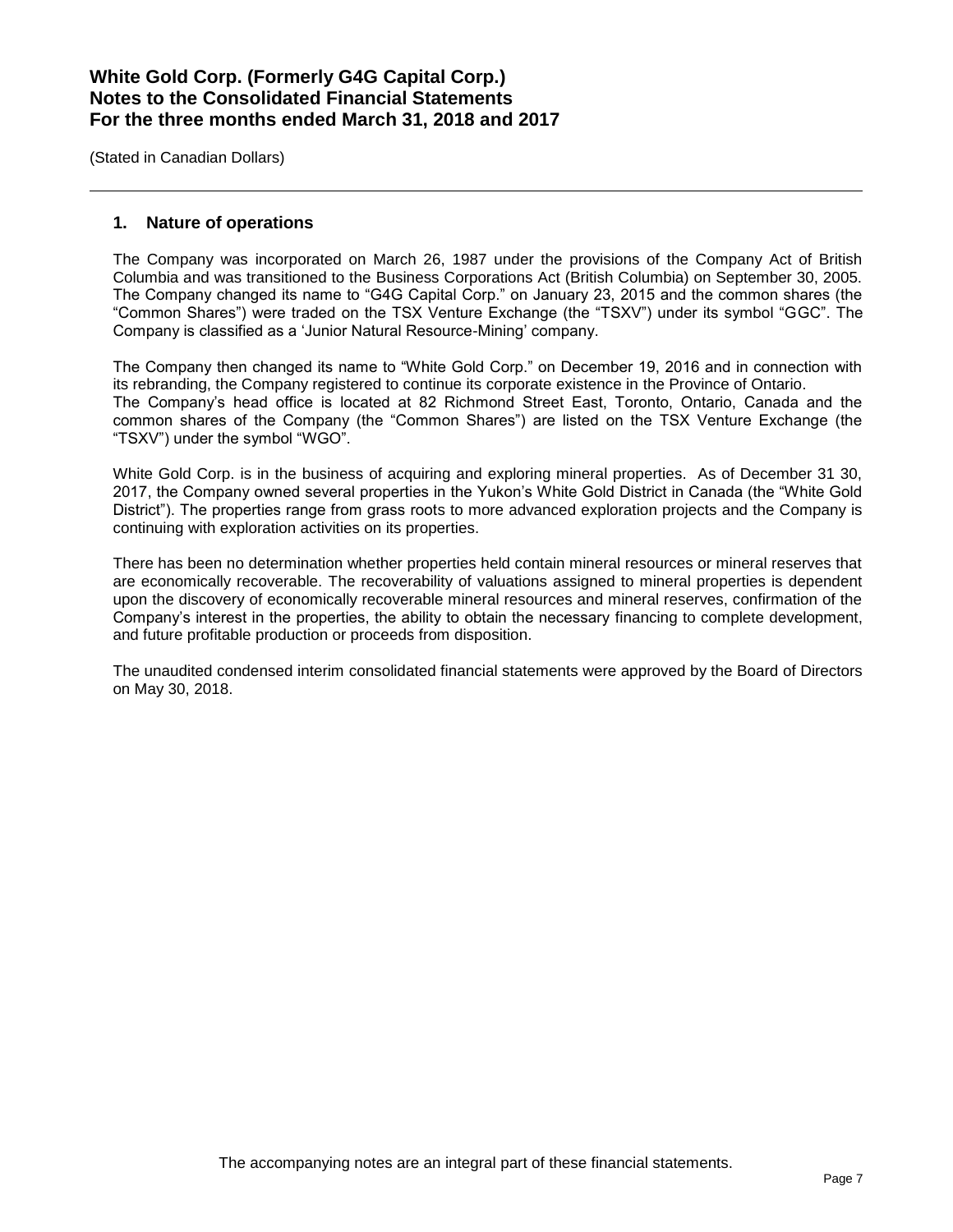(Stated in Canadian Dollars)

## **2. Basis of Presentation**

## Statement of Compliance

These Condensed Interim Consolidated Financial Statements, including comparatives, have been prepared in accordance with interim standards under the International Financial Reporting Standards ("IFRS") as issued by the International Accounting Standards Board ("IASB"), Interpretations of the IFRS Interpretations Committee ("IFRIC") and comply with International Accounting Standard ("IAS") 34, Interim Financial Reporting. Accordingly, they do not include all of the information required for full annual financial statements.

### New accounting policies

Effective January 1, 2018, the Company adopted IFRS 9. In July 2014, the IASB issued the final publication of the IFRS 9 standard, which supersedes lAS 39, Financial Instruments: recognition and measurement (lAS 39). IFRS 9 includes revised guidance on the classification and measurement of financial instruments, new guidance for measuring impairment on financial assets, and new hedge accounting guidance. The Company has adopted IFRS 9 on a retrospective basis, however, this guidance had no impact to the Company's consolidated financial statements.

Under IFRS 9, financial assets are classified and measured based on the business model in which they are held and the characteristics of their contractual cash flows. IFRS 9 contains the primary measurement categories for financial assets: measured at amortized cost, fair value through other comprehensive income (FVTOCI) and fair value through profit and loss (FVTPL).

The new IFRS 9 guidance had no material impact on the Company's consolidated financial statements.

As a result of the adoption of IFRS 9, the accounting policy for financial instruments as disclosed in the Company's December 31, 2017 consolidated financial statements has been updated as follows:

### *Financial assets*

Financial assets are classified as either financial assets at fair value through profit or loss, amortized cost, or fair value through other comprehensive income.

The Company determines the classification of its financial assets at initial recognition.

i. Financial assets recorded at fair value through profit or loss ("FVTPL")

Financial assets are classified as fair value through profit or loss if they do not meet the criteria of amortized cost or fair value through other comprehensive income. Gains or losses on these items are recognized in profit or loss. The Company's cash is classified as financial assets measured at FVTPL.

ii. Amortized cost

Financial assets are classified as measured at amortized cost if both of the following criteria are met and the financial assets are not designated as at fair value through profit and loss: 1) the object of the Company's business model for these financial assets is to collect their contractual cash flows; and 2) the asset's contractual cash flows represent "solely payments of principal and interest".

The Company's amounts receivable is classified as financial assets measured at amortized cost.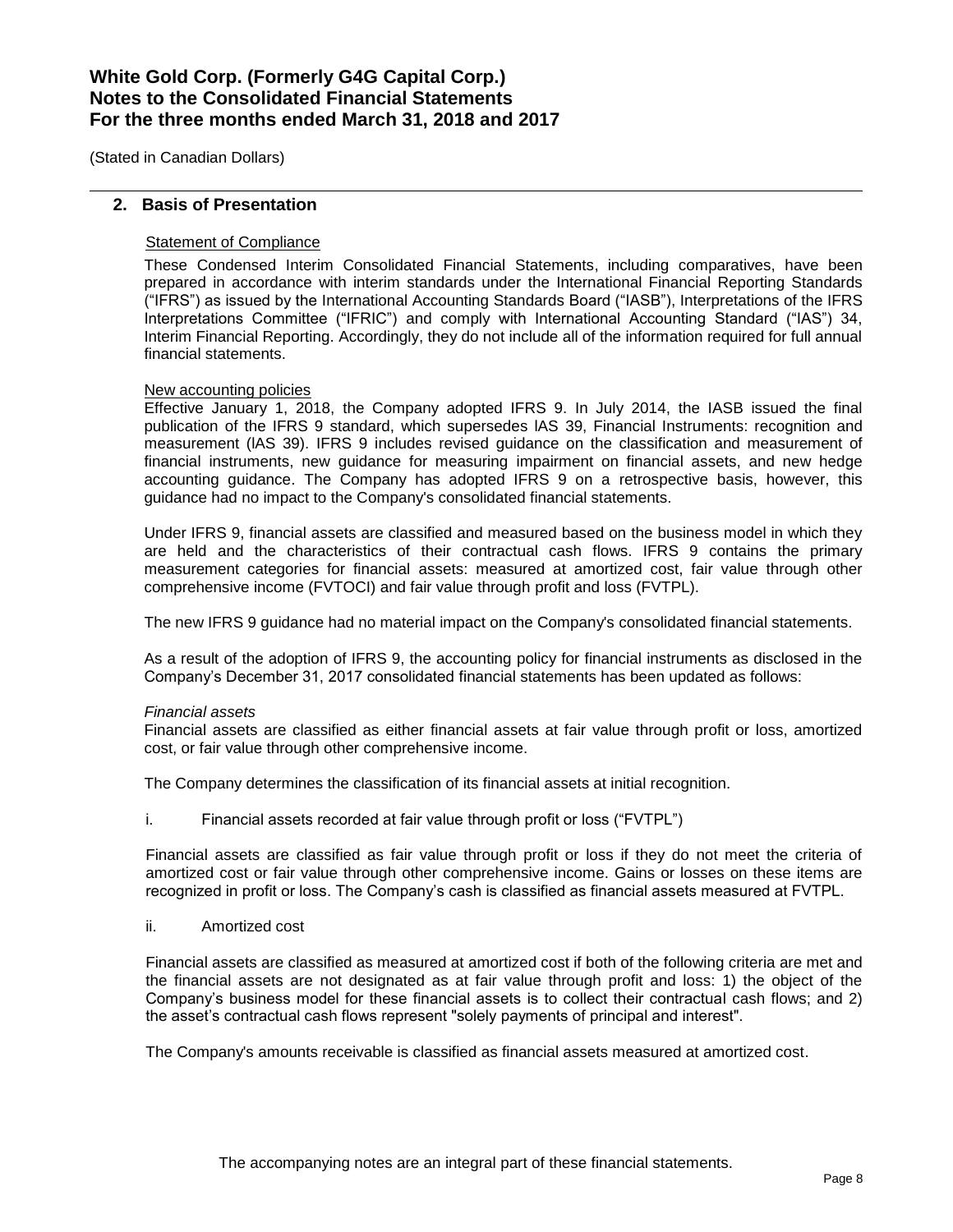(Stated in Canadian Dollars)

#### *Financial liabilities*

Financial liabilities are classified as either financial liabilities at fair value through profit or loss or at amortized cost. The Company determines the classification of its financial liabilities at initial recognition.

#### i.Amortized cost

Financial liabilities are classified as measured at amortized cost unless they fall into one of the following categories: financial liabilities at fair value through profit or loss, financial liabilities that arise when a transfer of a financial asset does not qualify for derecognition, financial guarantee contracts, commitments to provide a loan at a below-market interest rate, or contingent consideration recognized by an acquirer in a business combination.

The Company's amounts payable and other liabilities, purchase price payable, promissory notes and streaming arrangement do not fall into any of the exemptions and are therefore classified as measured at amortized cost.

ii.Financial liabilities recorded fair value through profit or loss ("FVTPL")

Financial liabilities are classified as fair value through profit or loss if they fall into one of the five exemptions detailed above and include warrant liability and special warrants.

#### *Transaction costs*

Transaction costs associated with financial instruments, carried at fair value through profit or loss, are expensed as incurred, while transaction costs associated with all other financial instruments are included in the initial carrying amount of the asset or the liability.

#### *Subsequent measurement*

Instruments classified as FVTPL are measured at fair value with unrealized gains and losses recognized in profit or loss. Instruments classified as amortized cost are measured at amortized cost using the effective interest rate method. Instruments classified as FVOCI are measured at fair value with unrealized gains and losses recognized in other comprehensive income.

#### *Derecognition*

The Company derecognizes financial liabilities only when its obligations under the financial liabilities are discharged, cancelled, or expired. The difference between the carrying amount of the financial liability derecognized and the consideration paid and payable, including any non-cash assets transferred or liabilities assumed, is recognized in profit or loss.

#### *Expected Credit Loss Impairment*

Model IFRS 9 introduced a single expected credit loss impairment model, which is based on changes in credit quality since initial application.

The adoption of the expected credit loss impairment model had no impact on the Company's financial statements.

The carrying amount of a financial asset is written off (either partially or in full) to the extent that there is no realistic prospect of recovery. This is generally the case when the Company determines that the debtor does not have assets or sources of income that could generate sufficient cash flows to repay the amounts subject to the write-off.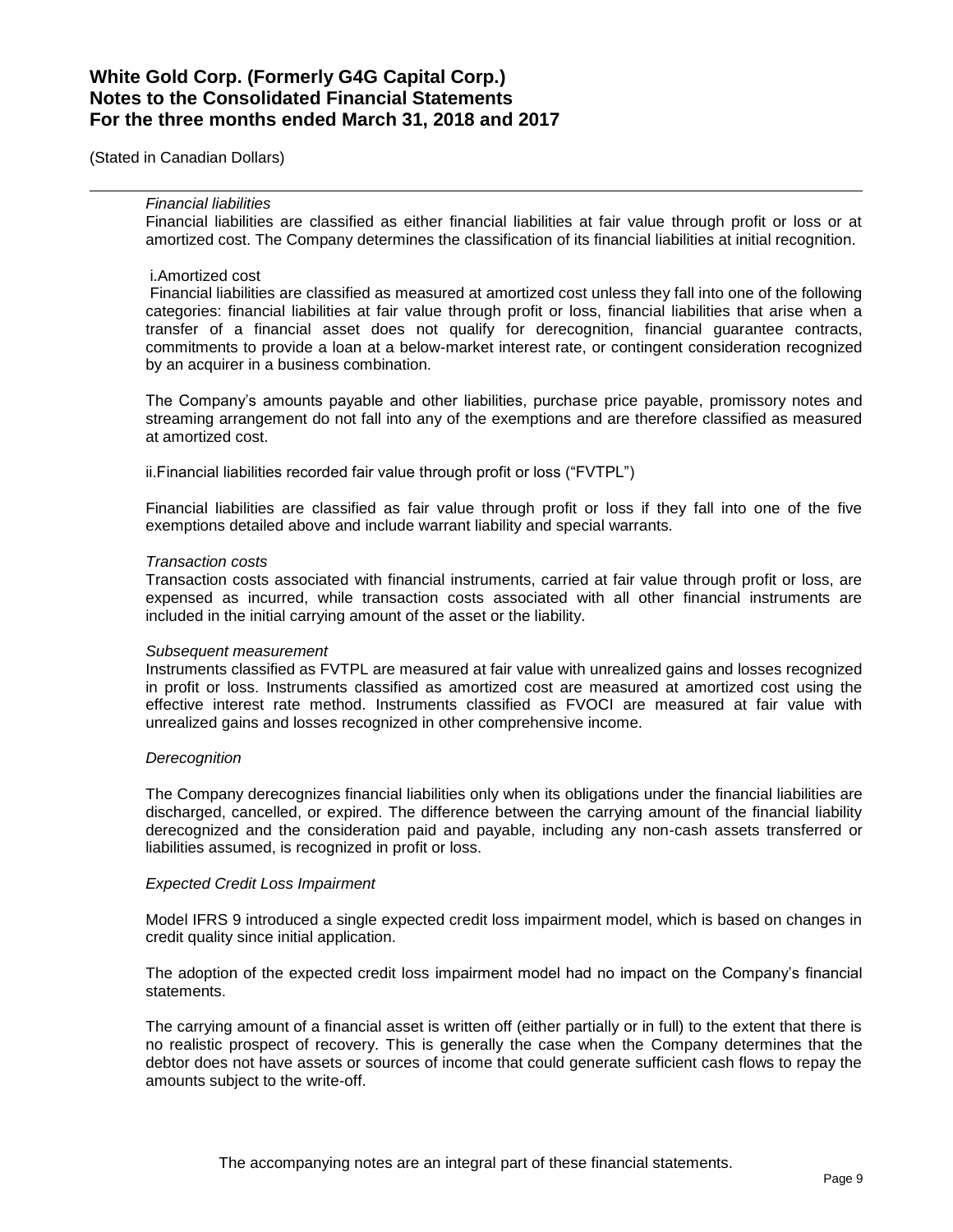(Stated in Canadian Dollars)

#### Basis of Presentation

These consolidated financial statements have been prepared on a historical cost basis, except for financial instruments classified as financial instruments at fair value through profit and loss, which are stated at their fair value. In addition, these unaudited condensed consolidated interim financial statements have been prepared using the accrual basis of accounting except for cash flow information.

#### Principles of Consolidation

These consolidated financial statements include the accounts of the Company and its wholly-owned subsidiaries 0184117 BC Ltd. and Selene Holdings Limited Partnership. All inter-company transactions and balances have been eliminated upon consolidation.

#### Use of Estimates

The preparation of consolidated financial statements in conformity with IFRS requires management to make estimates and assumptions which affect the reported amount of the Company's assets, liabilities, expenses, and related disclosures. Assumptions and estimates are based on historical experience, expectations, current trends and other factors that management believes to be relevant at the time at which the Company's consolidated financial statements are prepared.

Management reviews, on a regular basis, the Company's accounting policies, assumptions, estimates and judgements in order to ensure that consolidated financial statements are presented fairly and in accordance with IFRS.

Critical accounting estimates are those that have a significant risk of causing material adjustments and are often applied to matters or outcomes that are inherently uncertain and subject to change. As such, management cautions that future events often vary from forecasts and expectations and that estimates routinely require adjustments. Estimates and assumptions where there is significant risk of material adjustments to assets and liabilities in future accounting periods include the useful lives of equipment, the recoverability of the carrying value of exploration and evaluation assets, the recognition and valuation of provisions for restoration and environmental liabilities, and the recoverability and measurement of deferred tax assets and liabilities. Actual results may differ from those estimates and assumptions.

### Use of Judgements

The preparation of consolidated financial statements in accordance with IFRS requires management to make judgments, apart from those involving estimates, in applying accounting policies. The most significant judgments applying to the Company's consolidated financial statements include the assumption regarding economic recoverability and probability of future economic benefits of exploration and evaluation expenditures.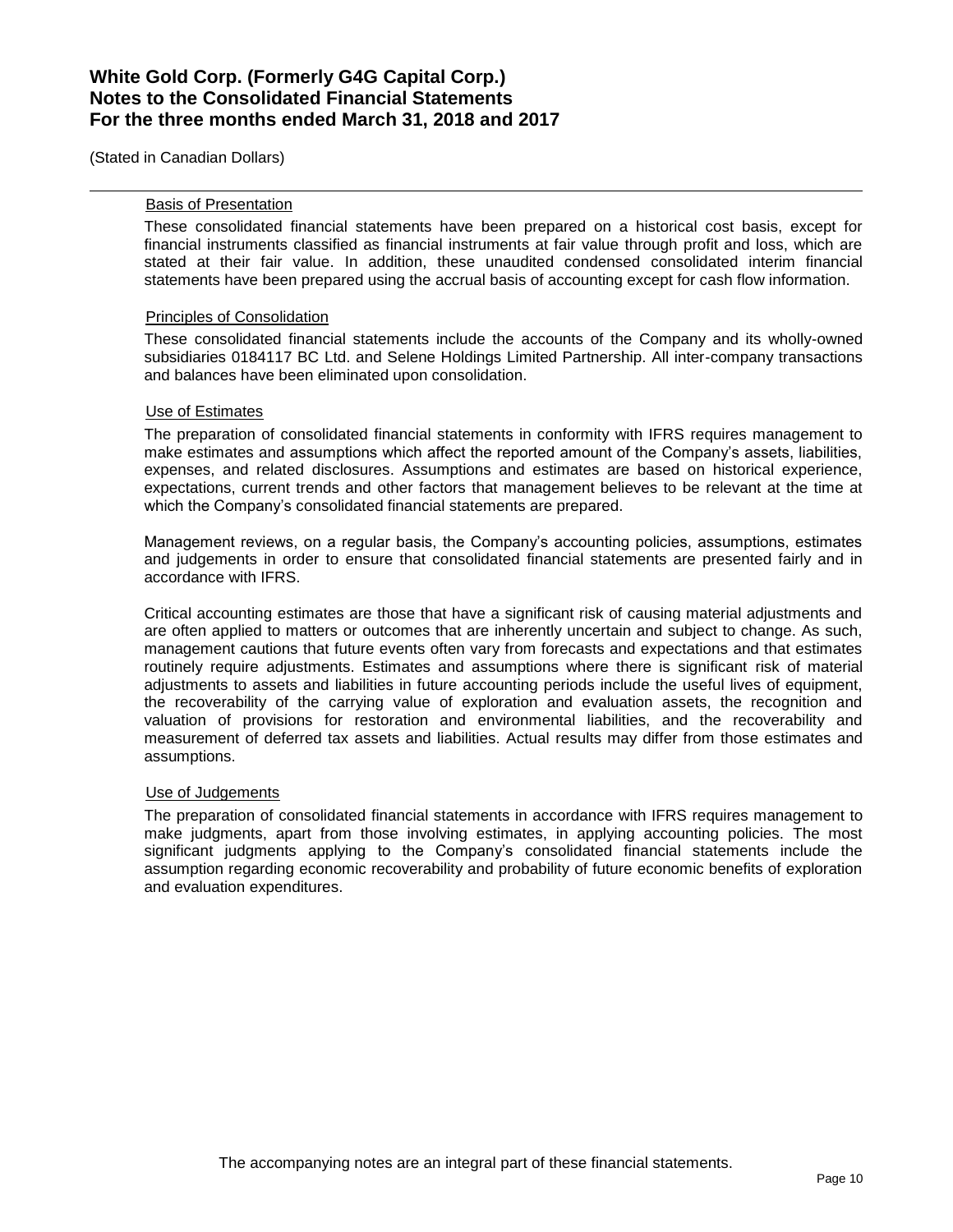(Stated in Canadian Dollars)

### **3. Significant Accounting Policies**

#### Cash and Cash Equivalents

The Company considers all highly liquid instruments with maturity of three months or less at the time of issuance, to be cash equivalents.

#### Financial Instruments

*See new accounting policies*

#### Exploration and Evaluation of Assets

All costs related to the acquisition, exploration and development of mineral properties are capitalized by property. If economically recoverable ore reserves are developed, capitalized costs of the related property are reclassified as mining assets and amortized using the unit of production method. When a property is abandoned, all related costs are written off to operations. If, after management review, it is determined that the carrying amount of a mineral property is impaired, that property is written down to its estimated net realizable value.

A mineral property is reviewed for impairment at each financial statement date or whenever events or changes in circumstances indicate that its carrying amount may not be recoverable. Interest on borrowings incurred to finance mining assets is capitalized until the asset is capable of carrying out its intended use.

From time to time the Company may acquire or dispose of a mineral property pursuant to the terms of an option agreement. As the options are exercisable entirely at the discretion of the optionee, the amounts payable or receivable are not recorded. Option payments are recorded as property costs or recoveries when the payments are made or received.

The amounts shown for mineral properties do not necessarily represent present or future values. Their recoverability is dependent upon the discovery of economically recoverable reserves, the ability of the Company to obtain the necessary financing and permitting to complete the development and future profitable production or proceeds from the disposition thereof.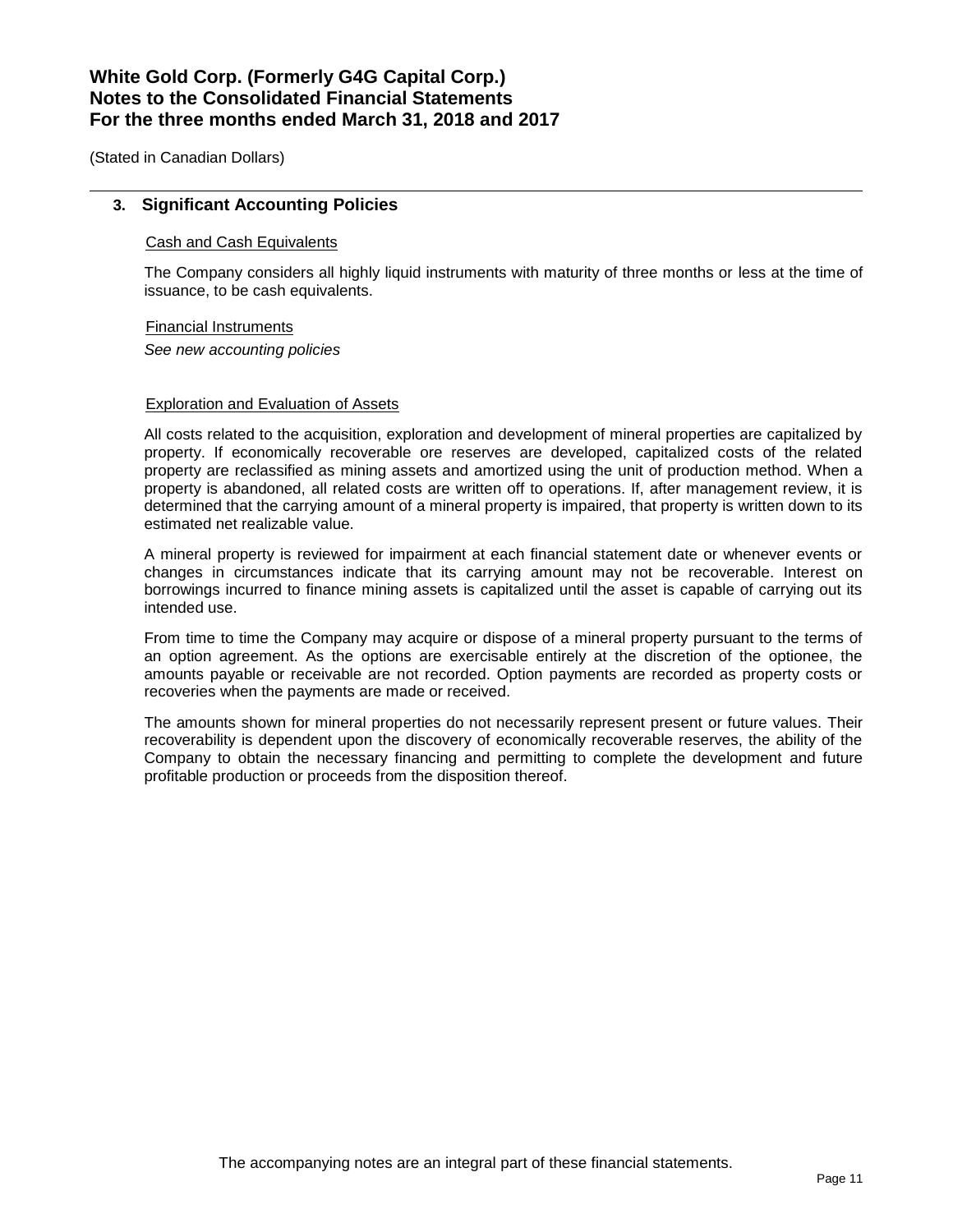(Stated in Canadian Dollars)

#### **Site Rehabilitation Obligations**

Site rehabilitation obligations are recognized when a legal or constructive obligation arises. The liability is recognized at the present value of management's best estimate of the site rehabilitation obligation. The estimate is discounted to the present value using a discount rate specific to the obligation. When the liability is initially recorded, the Company capitalizes the cost by increasing the carrying amount of the related long-lived assets. The liability is accreted to its present value at each reporting period, and the capitalized cost is amortized on the same basis as the related asset. Upon settlement of the liability, the Company may incur a gain or loss.

At present, the Company has determined that given the early stage of exploration on its mineral properties, it has no reclamation costs and therefore no provision for site rehabilitation has been made.

#### Impairment of Long-Lived Assets

Property and equipment and mineral properties are reviewed for possible impairment whenever events or changes in circumstances indicate that the carrying amount of an asset may not be recoverable. If any indication of impairment exists, an estimate of the asset's recoverable amount is calculated. The recoverable amount is determined as the higher of the fair value less direct costs to sell and the asset value in use (being the present value of the expected future cash flows of the asset). An impairment loss is recognized for the amount by which the carrying amount exceeds its recoverable amount.

### Foreign Currency Translation

The Company's functional and presentation currency is the Canadian dollar. The accounts recorded in foreign currencies have been translated into Canadian dollars on the following basis:

(a) monetary assets and liabilities at the rate of exchange in effect at the balance sheet date;

(b) non-monetary assets and liabilities at the rates of exchange in effect on the respective dates of transactions; and

(c) revenue and expenses at the exchange rates prevailing on the date of the transaction.

Gains and losses on translation are included in income or expense in the period in which they occur.

### Share-based Payments

The Company uses a fair value-based method of accounting for stock options to employees, including directors, officers and consultants. The fair value is determined using the Black-Scholes Option Pricing Model on the date of grant, with assumptions for risk-free interest rate, volatility, expected forfeiture and life of the options or warrants. The cost is measured at the date of grant and each tranche is recognized on a graded-vesting basis over the applicable vesting period as an increase in share-based payments expense and the reserves account. On the exercise of the stock options, the proceeds received by the Company, together with the respective amount from reserves, are credited to share capital.

#### Flow-through shares

Canadian tax legislation permits a company to issue securities referred to as flow-through shares whereby the Company assigns the tax deductions arising from the related resource expenditures to the shareholders. Any premium received by the Company on the issuance of flow-through shares is initially recorded as a liability ("flow-through tax liability') and as a liability. Renouncement is retrospective and the view is that the obligation is fulfilled when eligible expenditures are incurred.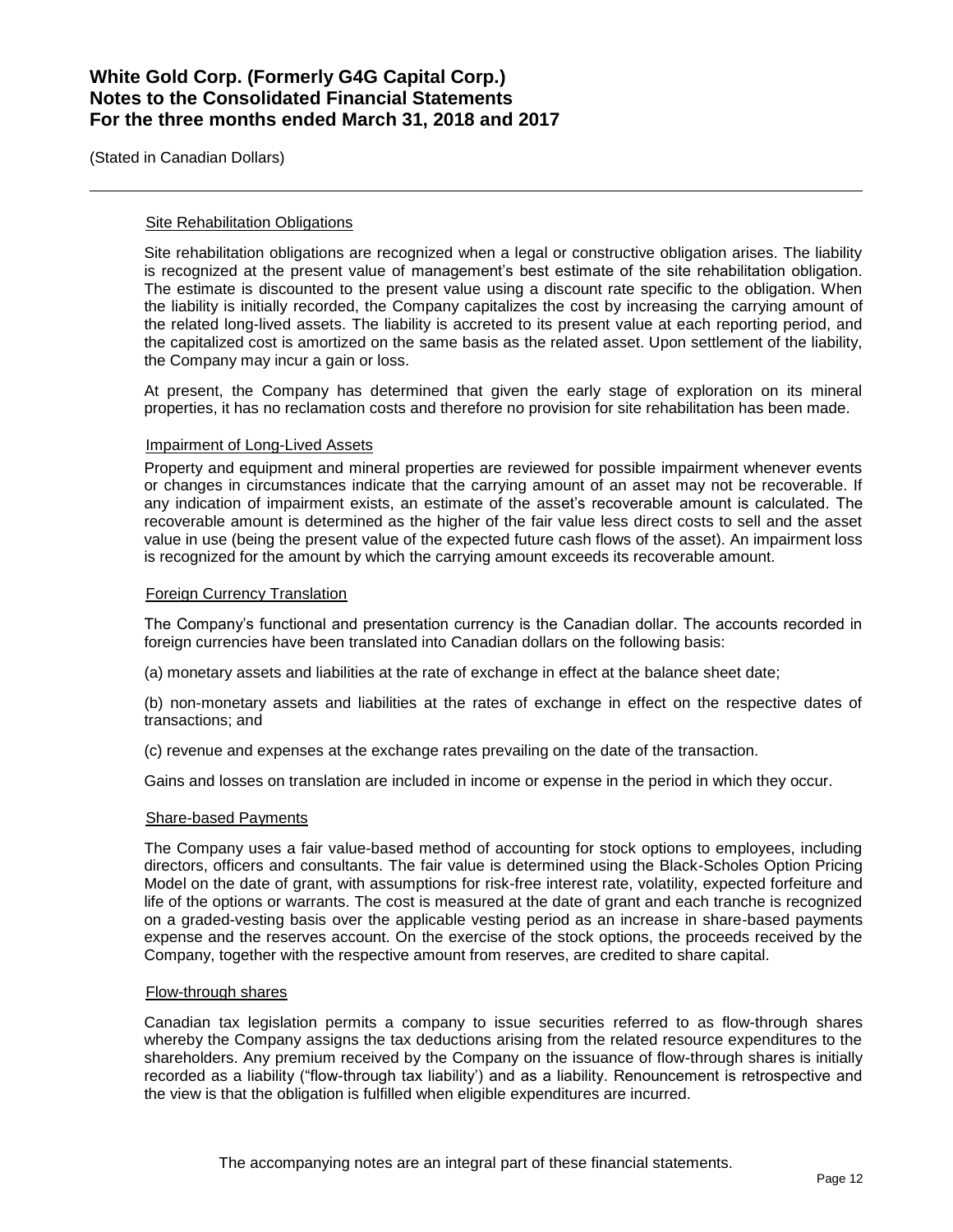(Stated in Canadian Dollars)

## Income Taxes

### *Current income tax*:

Current income tax assets and liabilities for the current period are measured at the amount expected to be recovered from or paid to the taxation authorities. The tax rates and tax laws used to compute the amount are those that are enacted or substantively enacted, at the reporting date, in the country where the Company operates and generates taxable income.

Current income tax relating to items recognized directly in other comprehensive income or equity is recognized in other comprehensive income or equity and not in profit or loss. Management periodically evaluates positions taken in the tax returns with respect to situations in which applicable tax regulations are subject to interpretation and establishes provisions where appropriate.

#### *Deferred income tax:*

Deferred income tax is recognized, using the asset and liability method, on temporary differences at the reporting date arising between the tax bases of assets and liabilities and their carrying amounts for financial reporting purposes.

The carrying amount of deferred income tax assets is reviewed at the end of each reporting period and recognized only to the extent that it is probable that sufficient taxable profit will be available to allow all or part of the deferred income tax asset to be utilized.

Deferred income tax assets and liabilities are measured at the tax rates that are expected to apply to the year when the asset is realized or the liability is settled, based on tax rates (and tax laws) that have been enacted or substantively enacted by the end of the reporting period.

Deferred income tax assets and deferred income tax liabilities are offset, if a legally enforceable right exists to offset current tax assets against current income tax liabilities and the deferred income taxes relate to the same taxable entity and the same taxation authority.

### Income (Loss) per share

Basic loss per share is computed using the weighted average number of common shares outstanding during the period. The treasury stock method is used for the calculation of diluted loss per share. Stock options and warrants are dilutive when the average market price of the common shares during the period exceeds the exercise price of the options and warrants.

As the Company has recorded a loss in each of the periods presented, basic and diluted loss per share are the same since the exercise of warrants or options is anti-dilutive.

### **4. Accounting standards issued but not yet effective**

IFRS 16 - Leases – In January 2016 the International Accounting Standards Board issued IFRS 16, Leases, which specifies how to recognize, measure, present and disclose leases. The standard provides a single lessee accounting model, requiring lessees to recognize assets and liabilities for all leases unless the lease term is 12 months or less or the underlying asset has a low value. Consistent with its predecessor, IAS 17 the new lease standard continues to require lessors to classify leases as operating or finance. IFRS 16 is to be applied retrospectively for annual periods beginning on or after January 1, 2019. Earlier application is permitted if IFRS 15 Revenue from contract with customers has also been applied.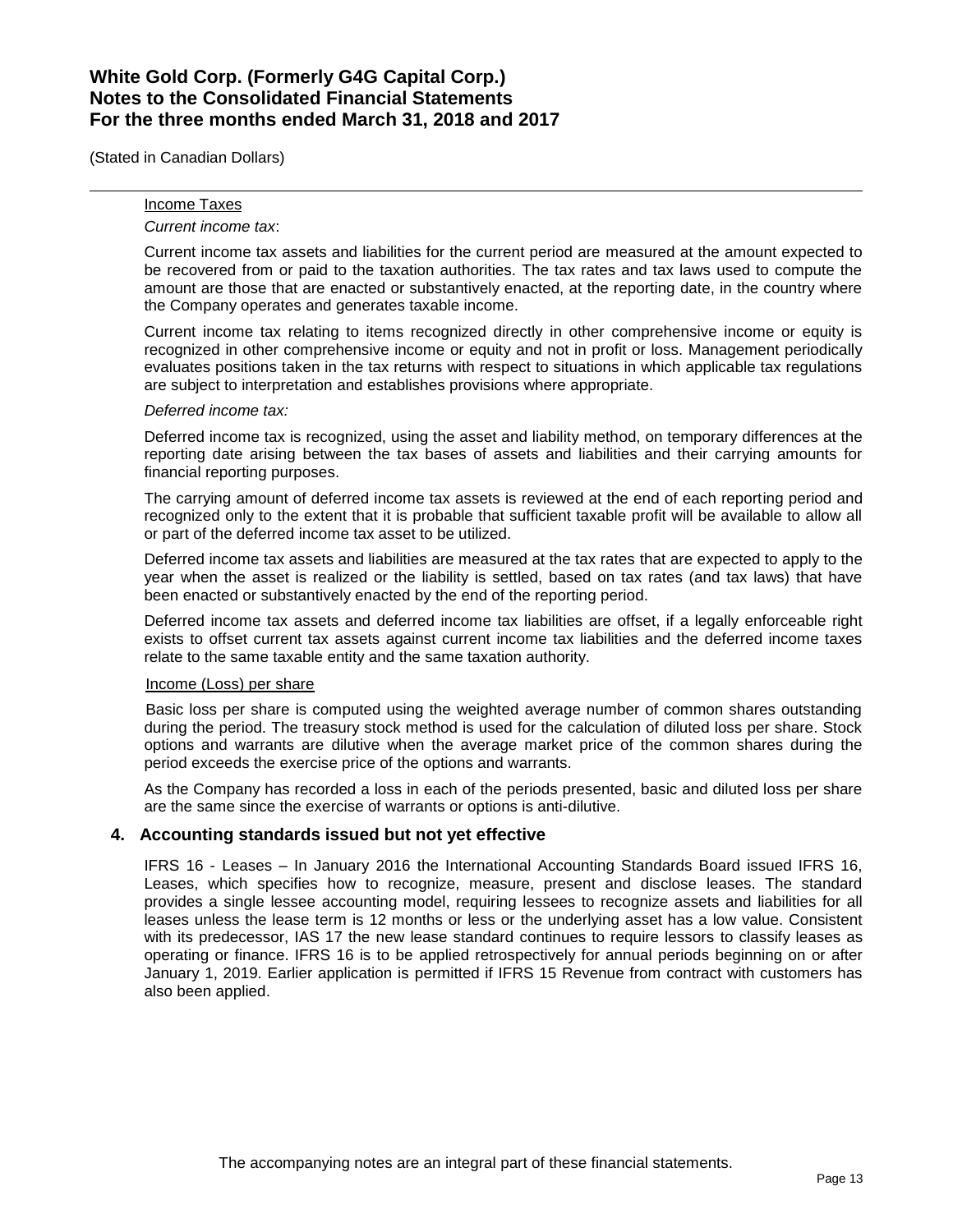(Stated in Canadian Dollars)

## **5. Exploration and evaluation assets**

|                                  | <b>White Gold</b><br>properties | <b>ARM</b><br>properties | Total              |
|----------------------------------|---------------------------------|--------------------------|--------------------|
| Mineral property cost            |                                 |                          |                    |
| Acquisition/Staking/Renewal Cost |                                 | \$<br>20,000             | \$<br>20,000       |
| <b>Exploration expenditures</b>  |                                 |                          |                    |
| Balance as at December 31, 2015  | \$                              | \$<br>20,000             | \$<br>20,000       |
| Acquisition/Staking/Renewal Cost | 11,395,720                      |                          | 11,395,720         |
| <b>Exploration expenditures</b>  | 1,252,080                       |                          | 1,252,080          |
| Balance as at December 31, 2016  | 12,647,800                      | \$<br>20,000             | 12,667,800<br>\$   |
| Acquisition/Staking/Renewal Cost | 54,755,449                      |                          | 54,755,449         |
| <b>Exploration expenditures</b>  | 10,285,807                      |                          | 10,285,807         |
| Impairment                       |                                 | (20,000)                 | (20,000)           |
| Balance as at December 31, 2017  | \$77,689,056                    | \$                       | \$<br>\$77,689,056 |
| Acquisition/Staking/Renewal Cost | 90,435                          |                          | 90,435             |
| <b>Exploration expenditures</b>  | 69,354                          |                          | 69,354             |
| Impairment                       |                                 |                          |                    |
| Balance as at March 31, 2018     | \$77,848,845                    | \$                       | \$77,848,845<br>S  |

### White Gold Properties (Yukon)

#### Ryan Option

On October 27, 2016, the Company entered into an agreement granting it the option (the "Option") to purchase 21 properties (the "Properties"), comprising approximately 12,301 quartz claims (the "Claims") located in the White Gold District from Shawn Ryan and Wildwood Exploration Inc., a corporation wholly owned by Mr. Ryan, a director and officer of the Company ("Wildwood"). The Claims are grouped in six project areas covering various prospective geological terrain in the White Gold District. The Properties represent all of Mr. Ryan's precious metal interests located in the White Gold District that are not in a current joint venture with third parties.

On December 13, 2016 White Gold Corp. completed the exercise of its option and acquired the claims across the 21 properties. Specifically, on October 28, 2016 the Company issued 1,000,000 shares (at fair value of \$0.71 per share) and paid cash of \$500,000 and on December 13, 2016 the Company issued 6,000,000 shares (at fair value of \$1.14 per share) and paid cash of \$3,000,000 and the company reimbursed \$40,000 for staking costs, completing the option payment requirements. An additional legal expenditure of \$10,560 has also been capitalized as acquisition costs directly related to acquisition of these properties.

The Properties are subject to a 2% net smelter royalty ("NSR") which will also be payable on each quartz claim staked by the Company (or any subsidiary or affiliate) in a specified area of influence during the five year period following October 27, 2016, of which 1% will be payable to Mr. Ryan and 1% is payable to a related party.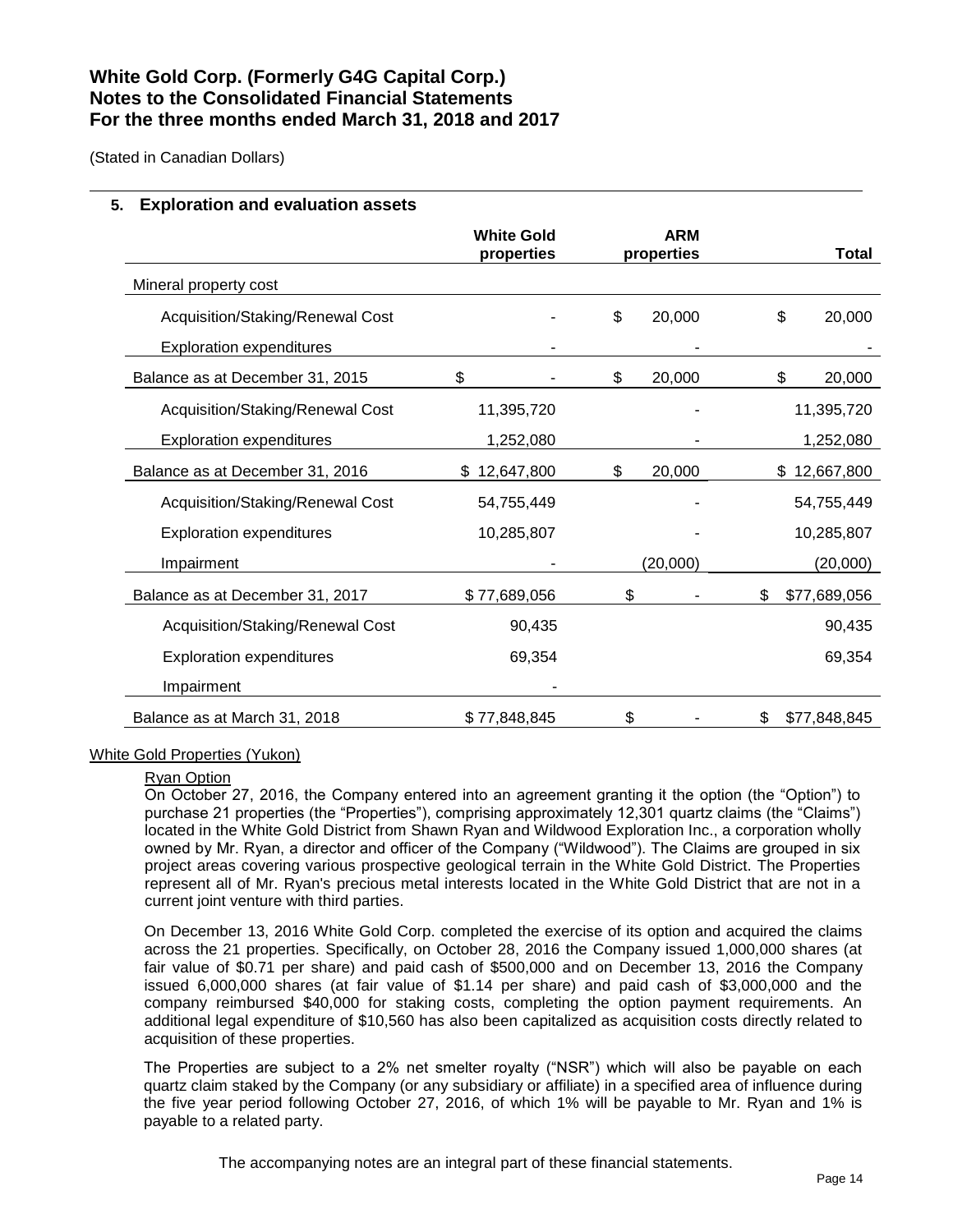(Stated in Canadian Dollars)

#### Kinross acquisition

On June 14, 2017 the Company successfully completed the acquisition of entities holding the White Gold, Black Fox, JP Ross, Yellow, and Battle properties (the "White Gold Properties") from Kinross Gold Corporation ("Kinross") for \$10 million in cash, the issuance to Kinross of 17.5 million common shares of the Company (at the value of \$ 2.10 per share) and up to \$15 million in deferred milestone payments specifically related to the advancement of the White Gold Properties (the "Acquisition"). Total expenditures of \$1,032,756, which includes legal fees, due diligence fee and financial advisory fees, has also been capitalized as acquisition costs directly related to acquisition of these properties.

The acquisition of the entities holding the White Gold Properties does not constitute a business combination because these entities do not meet the definition of a business under IFRS 3 *Business Combination*. As a result, under IFRS, the transaction is being measured at cash paid and the fair value of equity consideration issued to acquire these entities.

The value of net identified assets of these entities acquired in the acquisition is set out as follows:

| <b>White Gold Properties</b>     | S | 46,749,995 |
|----------------------------------|---|------------|
| Trade and other payables         |   | (89,096)   |
| Net identifiable assets acquired |   | 46,660,899 |
|                                  |   |            |
| Consideration                    |   | 46,660,899 |
| Net identifiable assets acquired |   | 46,660,899 |
| Unidentifiable assets acquired   |   |            |

Key estimates on the valuation of the Kinross "White Gold Properties" ("Former Kinross Properties") were made using discounted cash flow model of the contingent consideration and advance royalty including a discount rate of 25% for the \$15 million in deferred milestone payments and 25% discount rate for advance royalty payments. The milestone payments are estimated to commence in 2020 with production starting in 2025. The amounts included as part of the asset acquisition noted above are \$6,242,582 & \$383,003 for the milestone payments and advance royalty, respectively.

Certain of the Former Kinross Properties, consolidated into The White Gold Properties (Yukon), are subject to two annual advance royalty payments in the amount of \$100,000 and \$30,000, respectively, that are payable each year until the commencement of commercial production; these advanced royalty payables will be deducted from the pre-existing net smelter return royalties equal to 4%, 2% and 2%, respectively, each relating to different claims and each subject to different reduction options. The 4% net smelter return royalty can be reduced to 1% by making payments as follows: 1% (from 4% to 3%) by paying \$2,000,000; 1% (from 3% to 2%) by paying \$3,000,000; 1% (from 2% to 1%) by paying \$5,000,000. Furthermore, if either mineral reserves, measured mineral resources or indicated mineral resources are located on certain claims comprising the Former Kinross Properties and are disclosed in an NI 43-101 technical report then the Company will be obligated to pay a royalty equal to \$1.00 per gold ounce (using a cut off of 0.5g/t). Each of these royalties is held by an officer and director of the Company.

As of March 31, 2018, the Company has incurred additional claims renewal expenditures of \$437,548 (Dec 31, 2017 - \$347,113) and exploration expenditures on the Properties and White Gold Properties of \$10,355,161 (\$10,285,807 – Dec 31, 2017).

### ARM Properties (Yukon)

On February 2, 2015, the Company entered into a definitive earn-in option and joint agreement ("Ryan Gold Agreement") with Ryan Gold Corp ("Ryan Gold"). The Ryan Gold Agreement provides that the Company can earn a 60% right, title and interest in and to the ARM claims ("Ryan Gold Option"), consisting of 544 contiguous mining claims located in the Whitehorse Mining District east of Kluane Lake's Talbot Arm, Yukon (the "ARM Claims"). The Ryan Gold Agreement was eventually assumed by a company called Strikepoint Gold Inc. ("Strikepoint").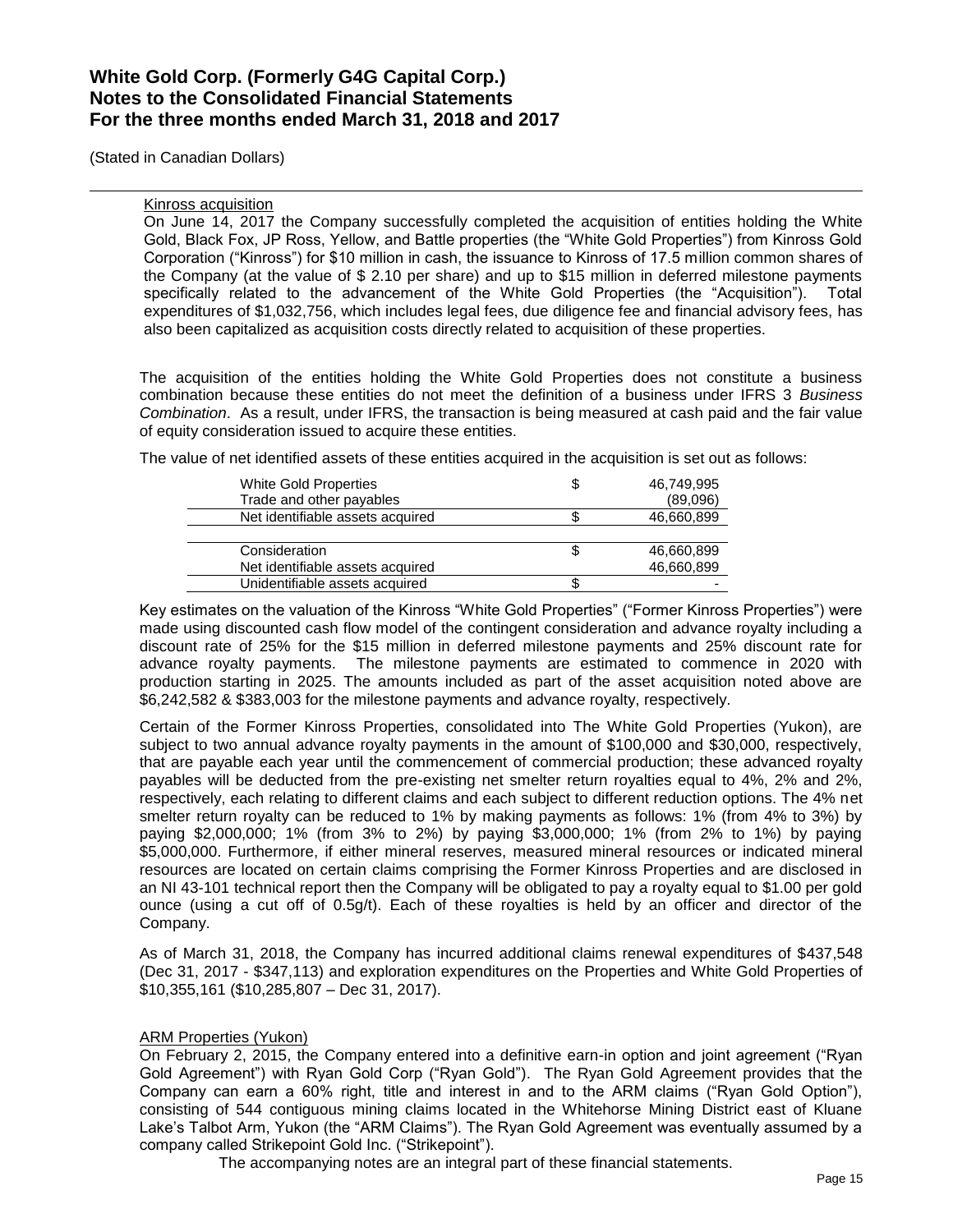(Stated in Canadian Dollars)

During the year ended December 31, 2017, the Company has terminated the Ryan Gold Agreement by making a payment to Strikepoint of CDN\$39,690 with no further obligation.

#### Property bonds

Property bonds are cash deposits pledged to the Province of B.C. The bonds mature and roll over every year until the Company is released from its property bonds.

## **6. Related party transactions**

Compensation of Key Management Key management consists of the Board of Directors, CEO & President and CFO. Key management compensation which included cash & stock based Compensation, for the quarter ended March 31, 2018 was \$74,759 (\$74,759 – March 31, 2017).

During the period ended March 31, 2018, the Company also incurred the following related party transactions:

Ground Truth Exploration Inc., Dawson City, YT ("Ground Truth"), designed and managed all exploration work completed by the Company for a total of \$159,789 in the three months ended March 31, 2018 (\$131,268 March 31, 2017). Ground Truth is controlled by the spouse of a director of the Company. At March 31, 2018, \$1,354,684 is reflected in accounts payable and accrued liabilities (2017 - \$2,093,251).

\$60,000 in Office, Rent and Administration fees (2017 - \$60,000) to a company of which an officer is an officer and director of the Company.

\$30,000 (2017 - \$30,000) as compensation for consulting services rendered by a shareholder, who is also the beneficial owner receiving the royalty on the Properties under the original Ryan Option.

The current portion of royalty payment of \$96,965 (2017 – nil) on the Former Kinross Properties is payable to an officer and director of the Company. See Note 5.

All related party transactions are in the normal course of operations and have been measured at the agreed to amounts, which is the amount of consideration established and agreed to by the related parties.

| Summary of Due to Related Parties as below:            |             |
|--------------------------------------------------------|-------------|
| Current portion of advance royalty payable             | \$96.965    |
| Accounts payable & accrued liabilities to Ground Truth | 1,354,684   |
|                                                        | \$1.451.649 |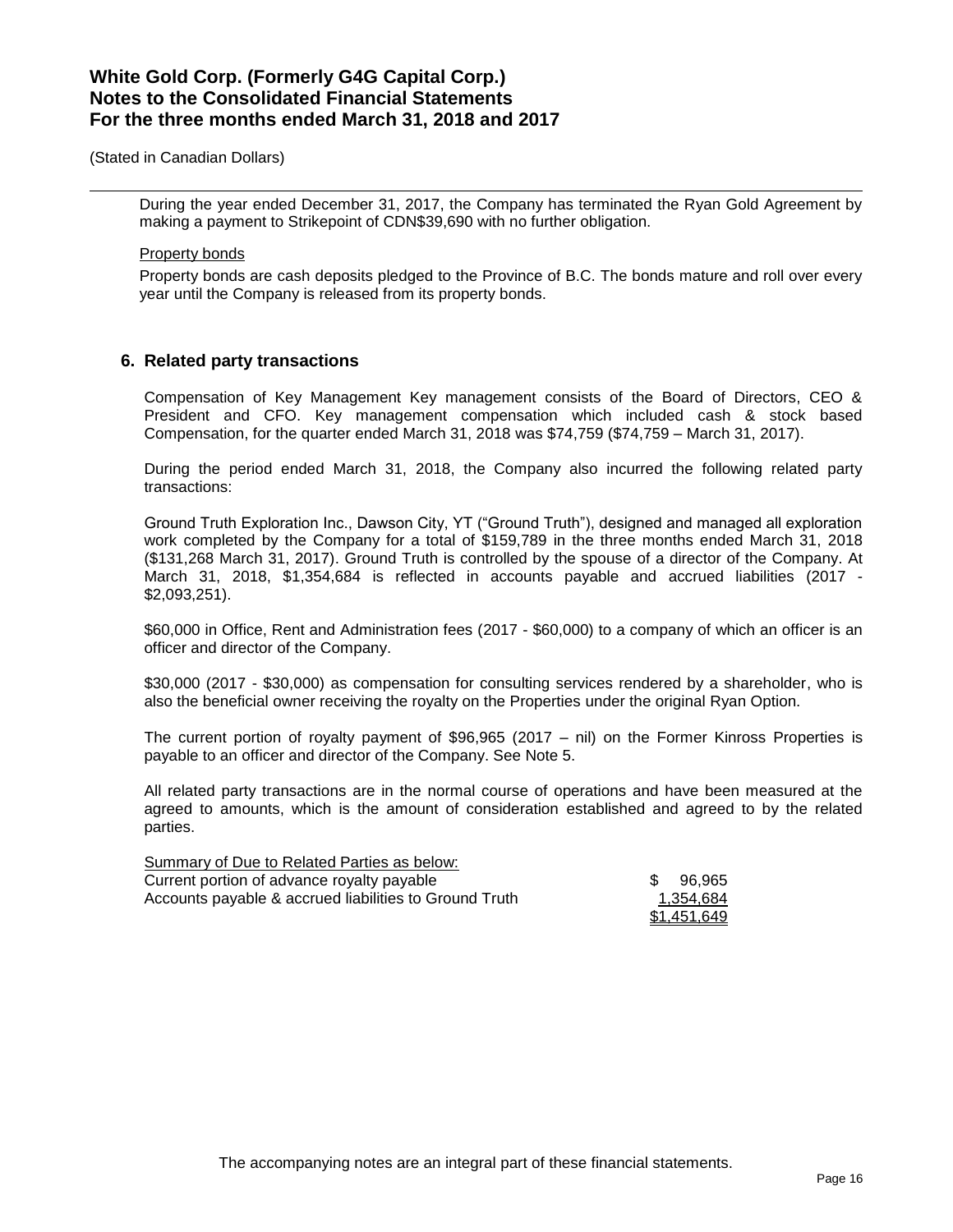(Stated in Canadian Dollars)

### **7. Share Capital**

#### Authorized share capital

At March 31, 2016, the authorized share capital consisted of an unlimited number of common shares without par value.

#### Common Shares Issued

[a] Commitment to issue common shares to three former directors

The Company is committed to issuing a total of 5,000 common shares to three former directors upon any Alberni and Nanaimo Mining District's mineral property previously owned by the Company being placed into commercial production. This would reimburse these former directors for transferring 5,000 shares owned by them to a third party to satisfy a debt obligation of the Company.

[b] On October 28, 2016, the company closed a private placement of 15,000,000 (8,500,000 flowthrough and 6,500,000 non-flow through) units at \$0.20 per unit with gross proceeds of \$3,000,000. Each unit consists of one common share and one warrant (exercise price of \$0.27 per warrant) exercisable for a period of three years. Share issuance cost of \$40,500 was incurred in relation to this private placement.

[c] On October 28, 2016, the company issued 1,000,000 shares valued at \$0.71 per share to a Director of the company as settlement for White Gold Properties (Yukon). See Note 5.

[di] On December 13, 2016, the company closed a private placement of 15,000,000 shares at \$1.20 per share for gross proceeds of \$18,000,000. 605,000 agent warrants were also issued with an exercise price of \$1.20 per share for a period of two years with fair value of \$458,208. Cash fee of \$751,000 and legal fees of \$81,500 were paid in relation to the private placement. Total share issuance cost of \$1,290,708 was thus incurred with respect to the private placement.

[e] On December 13, 2016 6,000,000 shares valued at \$1.14 per share to a Director of the company as settlement for White Gold Properties (Yukon). See Note 5.

[f] On March 21, 2017, the Company closed a brokered private placement of 5,555,500 Common Shares, issued on a flow-through basis, at a price of \$1.80 per Common Share, for aggregate gross proceeds of approximately \$10.0-million (the "2017 Flow-Through Private Placement"). In connection with the 2017 Flow-Through Private Placement, Agnico Eagle maintained its approximate 19.93% interest in the Company. The Company also issued 305,552 agent warrants with an exercise price of \$1.70 per Common Share for a period of two years from the closing date of the 2017 Flow-Through Private Placement. Cash fee of \$550,000 and legal fees of \$70,000 were paid in relation to the private placement. A flow-through share premium liability of \$1,166,655 was recorded in connection with this private placement.

[g] On June 14, 2017 the Company completed a non-brokered private placement with Agnico Eagle Mines Limited ("Agnico") pursuant to which Agnico, in order to maintain its pro rata ownership interest in the Company, subscribed for 4,356,000 common shares of the Company at a price of \$2.01 per common share, for gross proceeds to the Company of \$8,755,560. Legal fees of \$21,000 were paid in relation to the private placement. Agnico has the right to participate in any future equity offerings by the Company in order to maintain its proportionate interest in the Company and to nominate one person to the board of directors of the Company.

[h] On June 14, 2017 the Company issued 17.5 million common shares at a fair value price of \$2.10 per share to Kinross Gold Corporation as partial consideration for the acquisition of entities holding the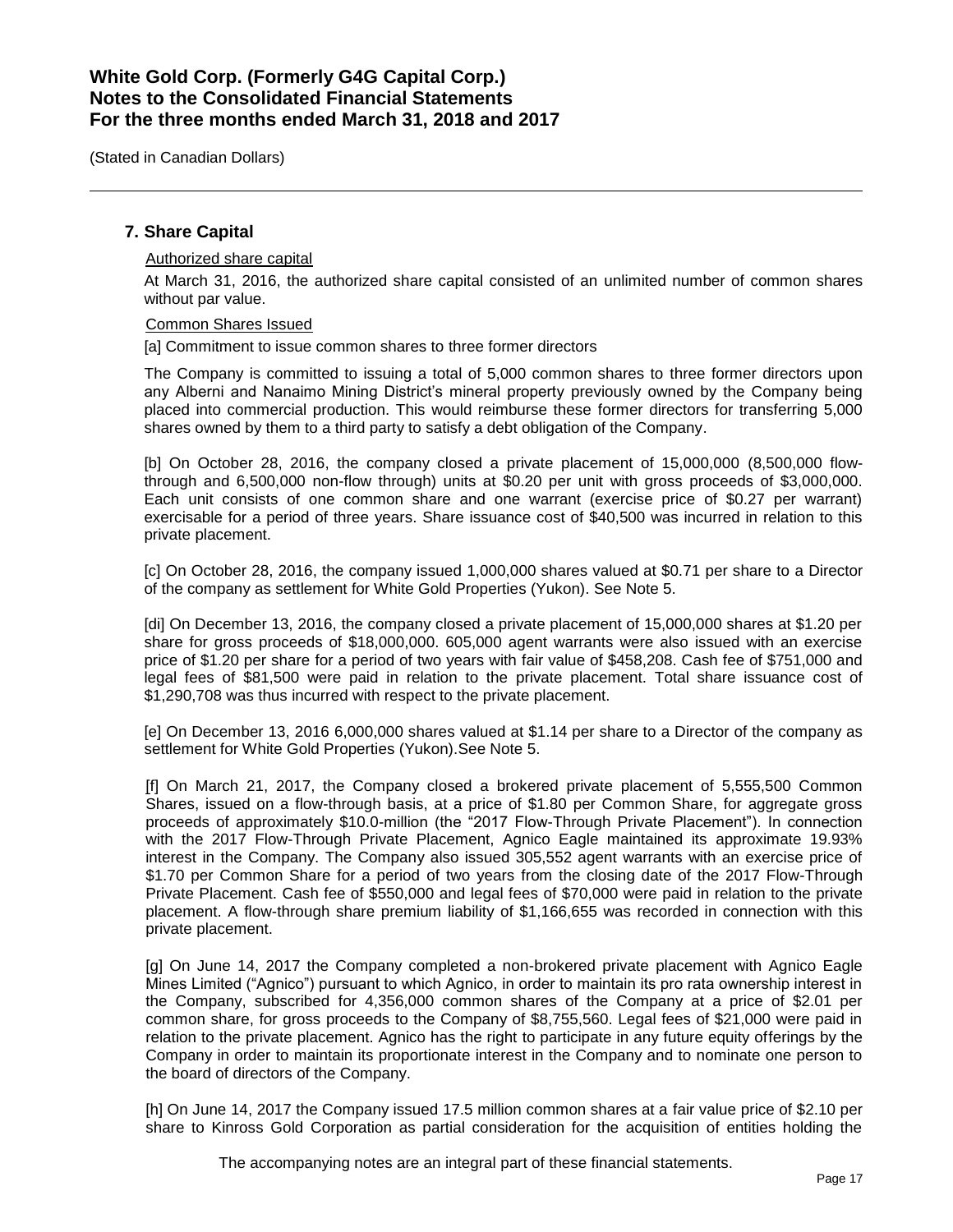(Stated in Canadian Dollars)

White Gold,Black Fox, JP Ross, Yellow, and Battle properties (the "White Gold Properties"). Kinross has the right to participate in any future equity offerings by the Company in order to maintain its proportionate interest in the Company and to nominate one person to the board of directors of the Company.

[i] During the year ended December 31, 2017, 253,125 common shares were issued from warrants exercised at \$0.27 per common shares with fair value of \$17,683 being reallocated from contributed surplus to share capital.

[j] During the period ended March 31, 2018, 131,250 common shares were issued from warrants exercised at \$0.27 per common shares.

#### Warrants and Agent Warrants

|                                     | Number of<br>Warrants | Exercise<br>price | <b>Fair Value</b> | <b>Expiry Date</b> |
|-------------------------------------|-----------------------|-------------------|-------------------|--------------------|
| <b>Balance at December 31, 2015</b> |                       |                   |                   |                    |
| Private placement October 27, 2016  | 15,000,000            | \$0.27            | \$1,407,890       | October 27, 2019   |
| Agent warrants December 13, 2016    | 605,000               | \$1.20            | 458,208<br>\$     | December 13, 2018  |
| Balance at December 31, 2016        | 15,605,000            | \$0.31            | \$1,866,098       |                    |
| Agent warrants March 21, 2017       | 305,552               | \$1.70            | 325,506<br>\$     | March 21, 2019     |
| Warrants exercised                  | (253, 125)            | \$0.27            | $($ \$<br>17,683) |                    |
| <b>Balance at December 31, 2017</b> | 15,657,427            | \$0.33            | \$2,173,921       |                    |
| Warrants exercised                  | (131, 250)            | \$0.27            | (\$12,285)        |                    |
| Balance at March 31, 2018           | 15,657,427            | \$0.33            | \$2,161,636       |                    |

The fair value of the warrants and agent warrants were estimated on the date of measurement. The Black Scholes assumptions are as follows at the measurement date: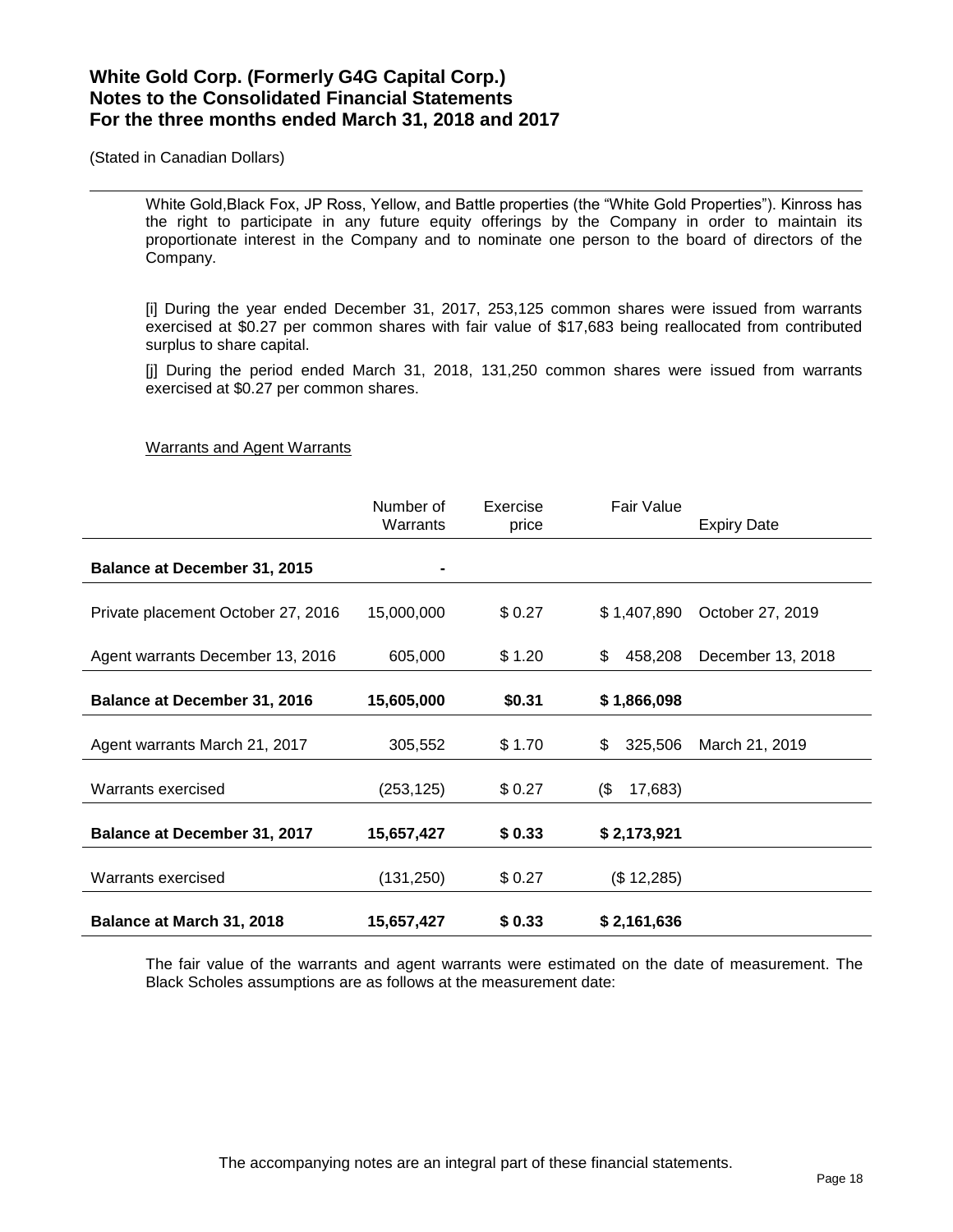(Stated in Canadian Dollars)

### \*[1] Based on historical Volatility.

| <b>Issue</b>                                     | Number of<br>Warrants | Exercise<br>price $(\$)$ | Market<br>price<br>(\$) | Expected<br>Volatility<br>(%) *[1] | Risk-<br>free<br>interest<br>rate $(\%)$ | Expected<br>life<br>(years) | Dividend<br>yield $(\%)$ | Fair value<br>of warrants |
|--------------------------------------------------|-----------------------|--------------------------|-------------------------|------------------------------------|------------------------------------------|-----------------------------|--------------------------|---------------------------|
| <b>Private Placement</b><br>October 27, 2016*[2] | 15,000,000            | \$0.27                   | 0.92                    | 138                                | 0.75                                     | 3.00                        | $\sim$                   | \$1,407,890               |
| <b>Agent Warrants</b><br>December 13, 2016       | 605.000               | \$1.20                   | 1.14                    | 138                                | 0.75                                     | 2.00                        | $\sim$                   | \$<br>458,208             |
| <b>Agent Warrants</b><br>March 21, 2017          | 305,552               | \$1.70                   | 1.59                    | 140                                | 0.72                                     | 2.00                        |                          | 325,056<br>\$.            |

\*[2] As the warrants were issued as part of the unit offering, the fair value was prorated between shares and warrants, using relative fair values.

### Stock Options

The Company has a stock option plan whereby it may grant options to its directors, officers and employees at exercise prices determined by the Board. On September 27, 2016, the company issued a total of 2,370,000 options to purchase common shares of the Company and granted them to directors, officers, employees and consultants at an exercise price of \$0.40 per share, expiring on September 27, 2021. 25% of these options vest one year after the date of grant and 25% of the grant on each of the following one year anniversaries.

Total share-based compensation of \$66,581 was accrued for using graded vesting method and was charged to the statement of operations and comprehensive loss for the three months ended March 31, 2018. The accrual was measured using the fair value of options calculated as below:

The following table summarizes the continuity of the Company's stock options at March 31, 2018:

|                |                            | Outstanding                                              |                                       |                     | <b>Exercisable</b>                    |
|----------------|----------------------------|----------------------------------------------------------|---------------------------------------|---------------------|---------------------------------------|
| Exercise price | Number of<br><b>Shares</b> | Weighted<br>average<br>remaining<br>contractual<br>vears | Weighted<br>average<br>exercise price | Number of<br>shares | Weighted<br>average<br>exercise price |
| \$0.40         | 2,370,000                  | 3.49                                                     | \$0.40                                | ۰                   | \$<br>$\overline{\phantom{a}}$        |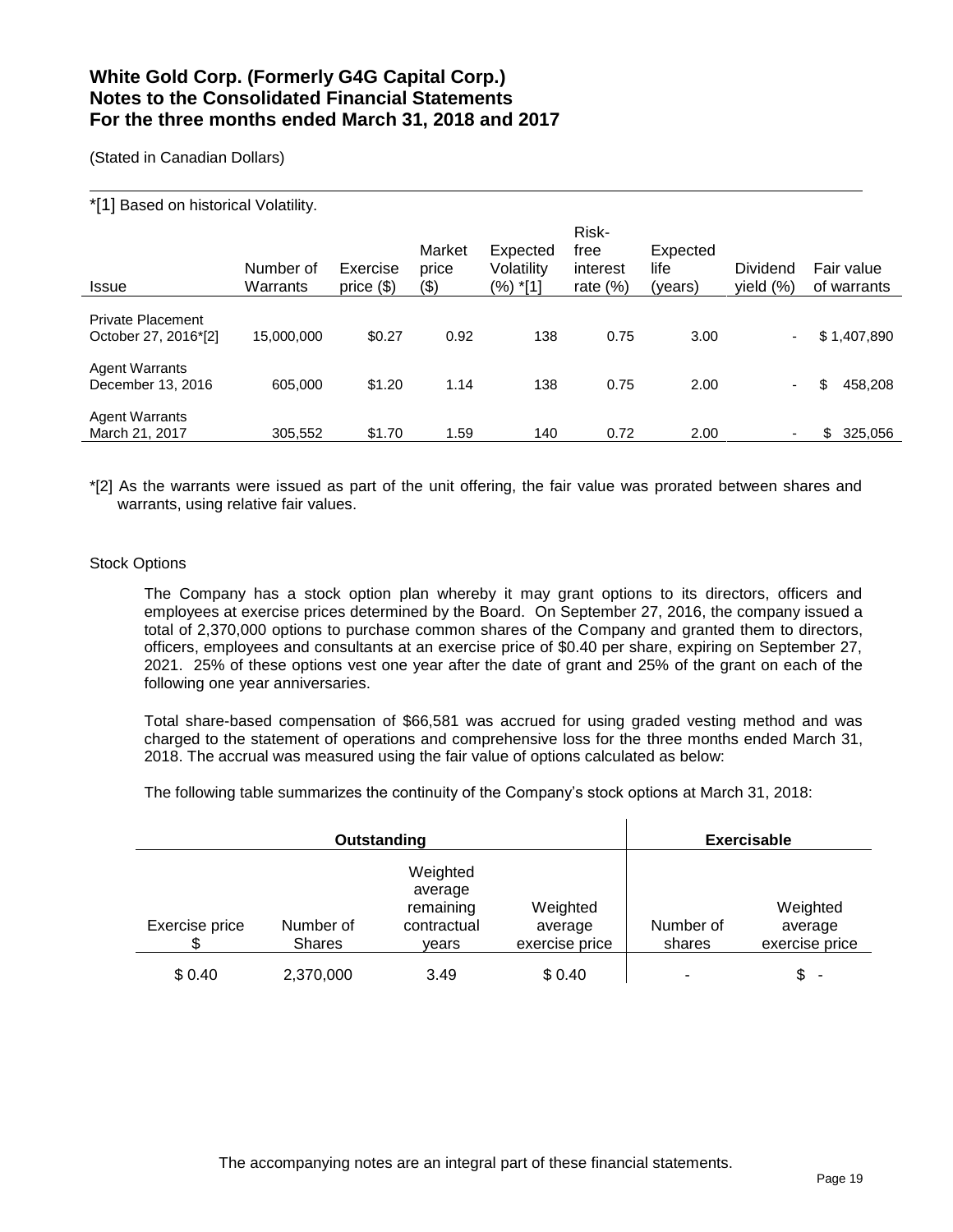(Stated in Canadian Dollars)

The fair value of these options was estimated on the date of measurement. Under Black-Scholes, the options were valued at \$832,380 using the following assumptions at the measurement date:

|                                 | September 27, 2016 |
|---------------------------------|--------------------|
| Number of Options               | 2,370,000          |
| Exercise price (\$)             | 0.40               |
| Market price (\$)               | 0.40               |
| <b>Expected Volatility (%)*</b> | 138                |
| Risk-free interest rate (%)     | 0.53               |
| Expected life (years)           | 5.00               |
| Dividend yield (%)              |                    |
| Fair value of options           | \$832,380          |

\* Based on historical Volatility.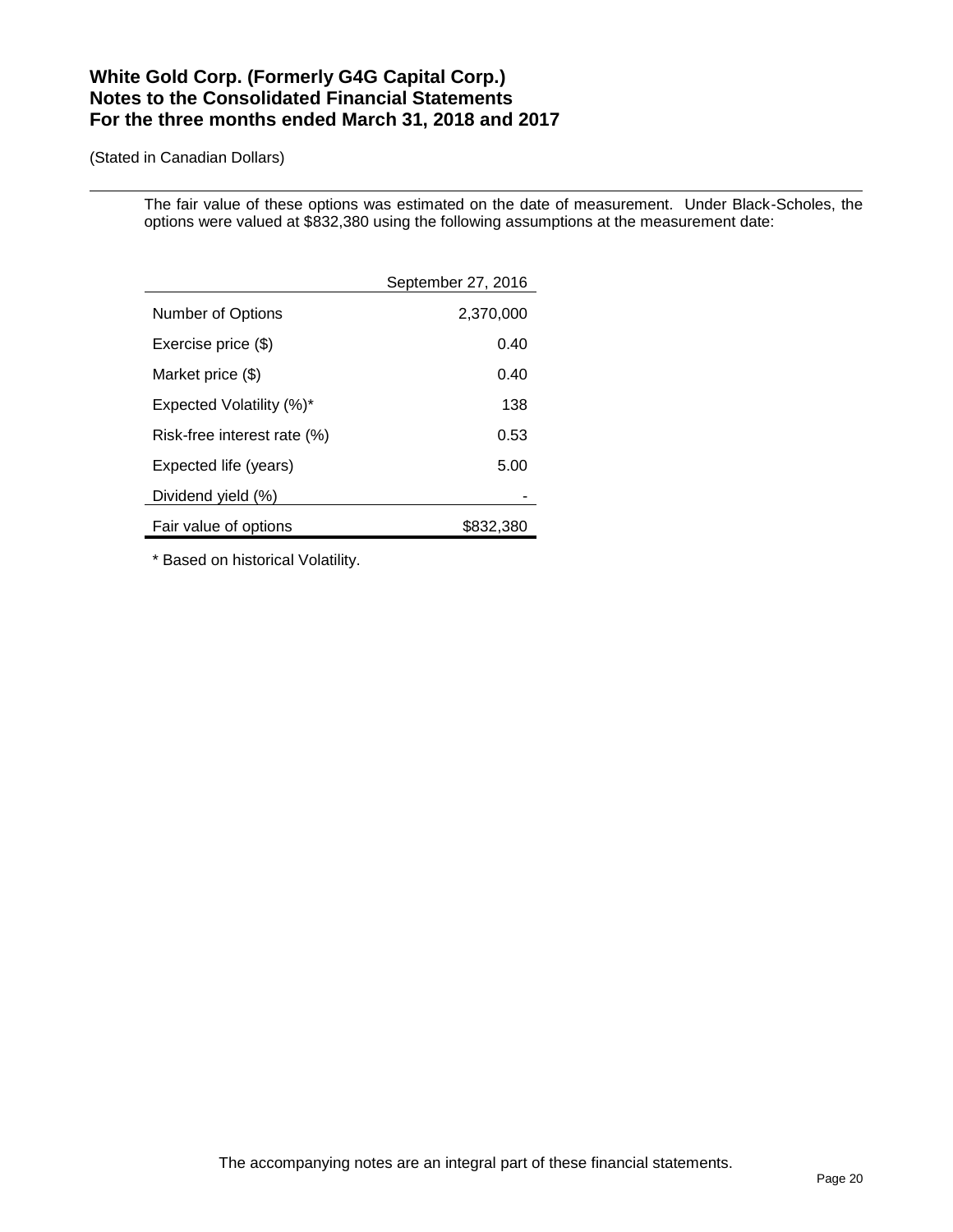(Stated in Canadian Dollars)

## **8. Contingent liability & advance royalty**

Key estimates on the valuation of the Kinross "White Gold Properties" were made using discounted cash flow model of the contingent consideration including a discount rate of 25% for the \$15 million in deferred milestone payments and 25% discount rate for advance royalty payments. The terms of the deferred payments are summarized as follows:

Milestone 1: payable upon announcement of a Preliminary Economic Assessment; Milestone 2: payable upon announcement of a Feasibility Study on the requisite properties; and Milestone 3: payable upon announcement of a positive construction decision.

### **Contingent Liability**

|             | <b>Estimated</b><br>commencement | Gross                       |    | <b>Fair Value as at</b><br>March 31, 2018 |
|-------------|----------------------------------|-----------------------------|----|-------------------------------------------|
| Milestone 1 | Year 2020                        | \$5,000,000                 | \$ | 2,558,435                                 |
| Milestone 2 | <b>Year 2021</b>                 | \$5,000,000                 | \$ | 2,046,748                                 |
| Milestone 3 | Year 2022                        | \$5,000,000                 |    | 1,637,399                                 |
|             |                                  | <b>Contingent liability</b> |    | 6,242,582                                 |

#### **Advance Royalty**

|                                | <b>Estimated</b><br>payment<br>period | Gross     | <b>Initial</b><br>Amount | <b>Accretion</b><br><b>Expense</b> | Carrying<br>Value | <b>Current</b><br><b>Portion</b> | Long-term<br><b>Portion</b> |
|--------------------------------|---------------------------------------|-----------|--------------------------|------------------------------------|-------------------|----------------------------------|-----------------------------|
| Advance Royalty -<br>\$30,000  | 2017-2024                             | \$240,000 | \$92.997                 | \$6,000                            | \$107.065         | (\$23,271)                       | \$80.469                    |
| Advance Royalty -<br>\$100,000 | 2017-2024                             | \$800,000 | \$290,006                | \$19,000                           | \$347.903         | (\$73,694)                       | \$264,965                   |
| Total                          |                                       |           | \$383,000                | \$25,000                           | \$454.965         | (\$96,965)                       | \$345,434                   |

## **9. Segmented information**

The Company conducts all of its operations in Canada in one industry segment being the acquisition, exploration and development of resource properties.

### **10. Capital management**

The Company manages its capital structure and makes adjustments to it, based on the funds available to the Company, in order to support the acquisition, exploration and development of mineral properties. The Board of Directors does not establish quantitative return on capital criteria for management, but rather relies on the expertise of the Company's management to sustain future development of the business.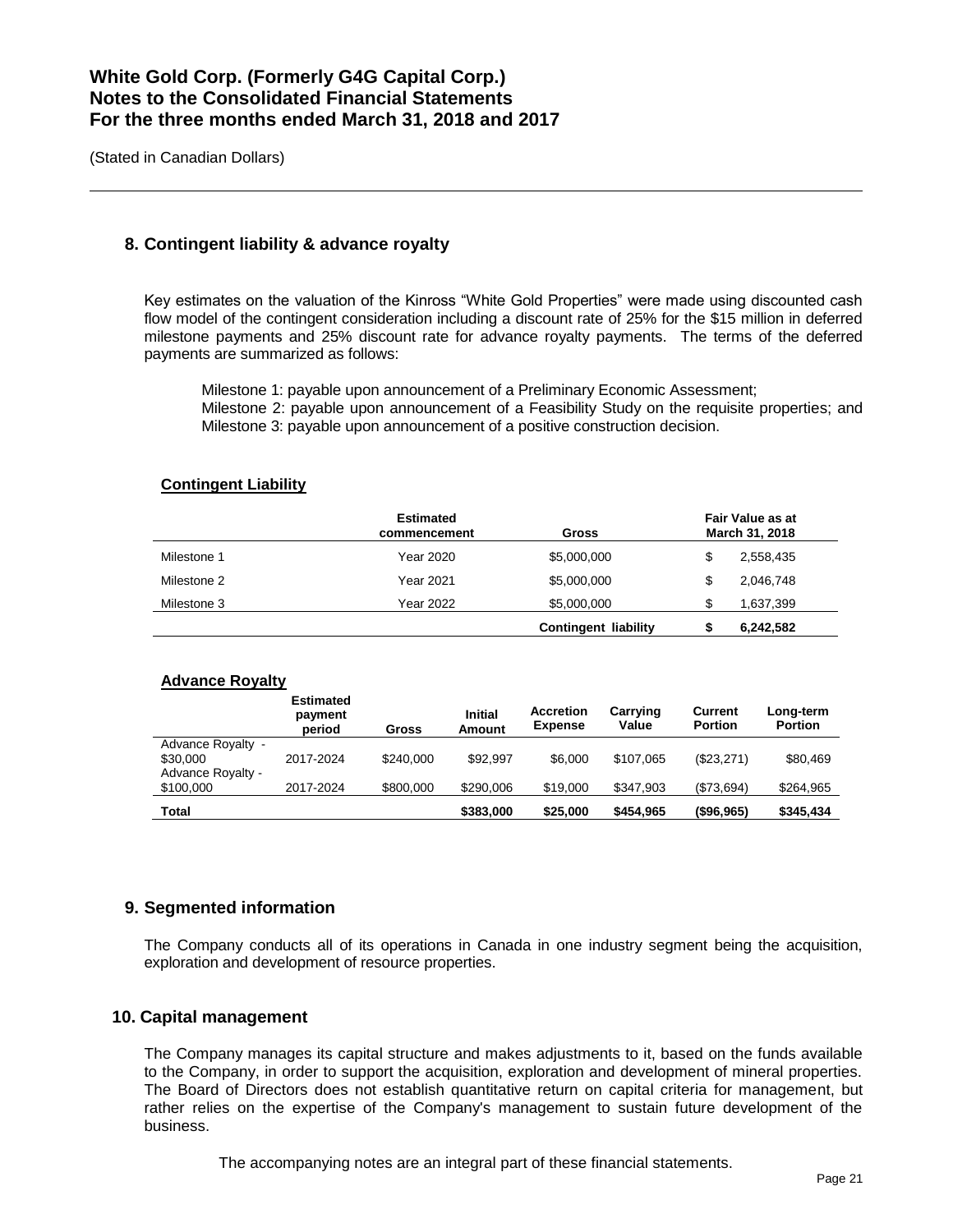(Stated in Canadian Dollars)

The properties in which the Company currently has an interest are in the exploration stage; as such the Company is dependent on external financing to fund its activities. In order to carry out the planned exploration and pay for administrative costs, the Company will spend its existing working capital and raise additional amounts as needed. The Company will continue to assess new properties and seek to acquire an interest in additional properties if it feels there is sufficient geologic or economic potential and if it has adequate financial resources to do so.

As of March 31, 2018 the Company has an unspent flow through commitment of \$810,196 (\$11,263,673 – March 31, 2017).

Management reviews its capital management approach on an ongoing basis and believes that this approach, given the relative size of the Company, is reasonable.

There were no changes in the Company's approach to capital management during the three months ended March 31, 2018.

## **11. Financial instruments**

The Board of Directors has overall responsibility for the establishment and oversight of the Company's risk management framework. The Company's financial instruments consist of cash and cash equivalents, marketable securities, property bonds held in form of GICs, due to related parties, note payable and accounts payable and accrued liabilities.

Cash and cash equivalents, marketable securities, property bonds in form of GICs are designated as fair value through profit or loss and therefore carried at fair value, with the unrealized gain or loss recorded in the statement of operation. Due to related parties, note payable, accounts payable and accrued liabilities are classified as other financial liabilities, which are measured at amortized cost.

The fair values of the Company's cash and cash equivalent, property bonds held in form of GICs, loan payable, accounts payables and accrued liabilities and due to related parties approximate their carrying values due to the short-term maturity of these instruments.

#### Financial Instrument Risk Exposure

The Company is exposed in varying degrees to a variety of financial instrument related risks. The Board approves and monitors the risk management processes.

The Company's financial instruments are exposed to certain financial risks, including credit risk, liquidity risk, interest risk and commodity price risk.

### **(a) Credit risk**

The Company's cash and cash equivalents are held in a Canadian financial institution. The Company does not have any asset-backed commercial paper in its cash and cash equivalents.

#### **(b) Liquidity risk**

Liquidity risk is the risk that the Company will not be able to meet its financial obligations as they fall due. The Company manages liquidity risk through the management of its capital structure.

Accounts payable and accrued liabilities are due within the current operating period.